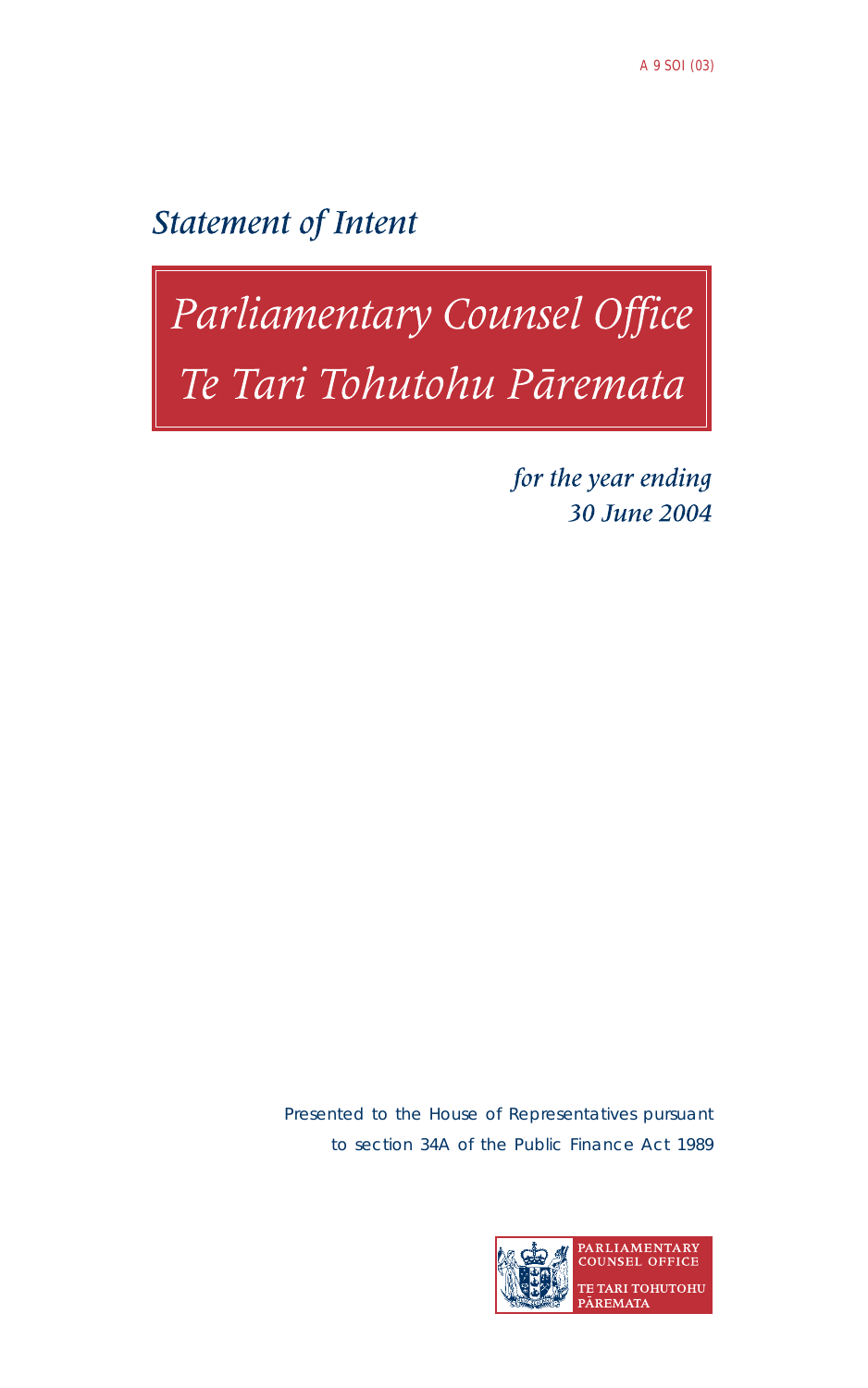Published by the Parliamentary Counsel Office PO Box 18-070, Wellington 2003

ISSN 1174–3484

Designed by Matrix Typography Ltd

Printed by SecuraCopy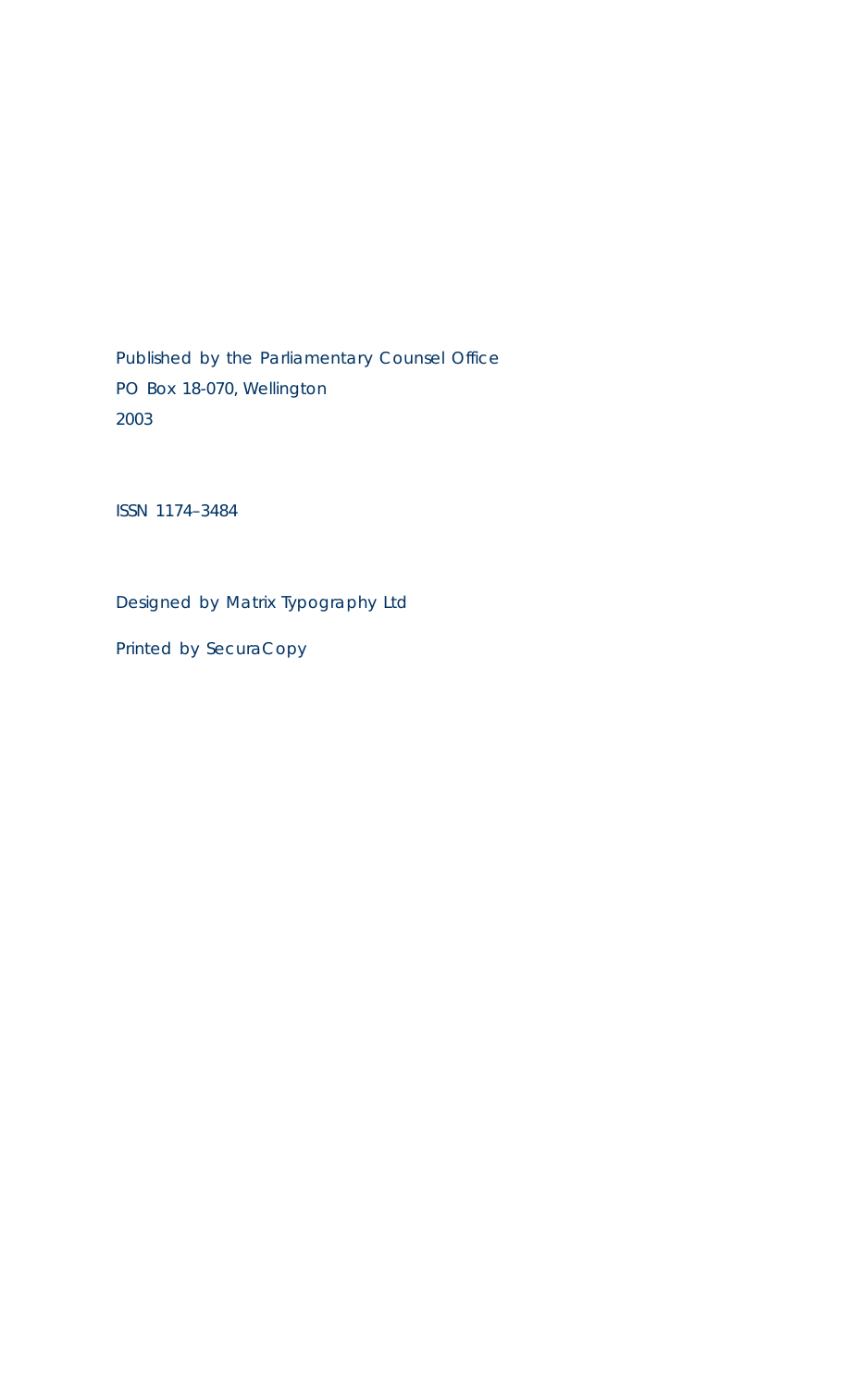# *Contents*

|  |  |  | Declaration by the Responsible Minister and |  |  |
|--|--|--|---------------------------------------------|--|--|
|--|--|--|---------------------------------------------|--|--|

|                                                                                   | $\left( 4\right)$ |
|-----------------------------------------------------------------------------------|-------------------|
|                                                                                   | (5)               |
|                                                                                   | $\left( 5\right)$ |
|                                                                                   | $\left( 8\right)$ |
| 1-Best Practice Legislative Drafting Services ___________________________________ |                   |
| 2—Ready Access to New Zealand Legislation $\text{________} (10)$                  |                   |
|                                                                                   | $\curvearrowleft$ |
|                                                                                   | (14)              |
|                                                                                   | ழி                |
|                                                                                   | $\Omega$          |
| Output Class D1-Law Drafting Services                                             |                   |
|                                                                                   |                   |
|                                                                                   |                   |
|                                                                                   |                   |
|                                                                                   | -(22)             |
|                                                                                   |                   |
|                                                                                   | $\_\mathcal{B}$   |
|                                                                                   | (35)              |
| 1                                                                                 |                   |
| 2                                                                                 | (37)              |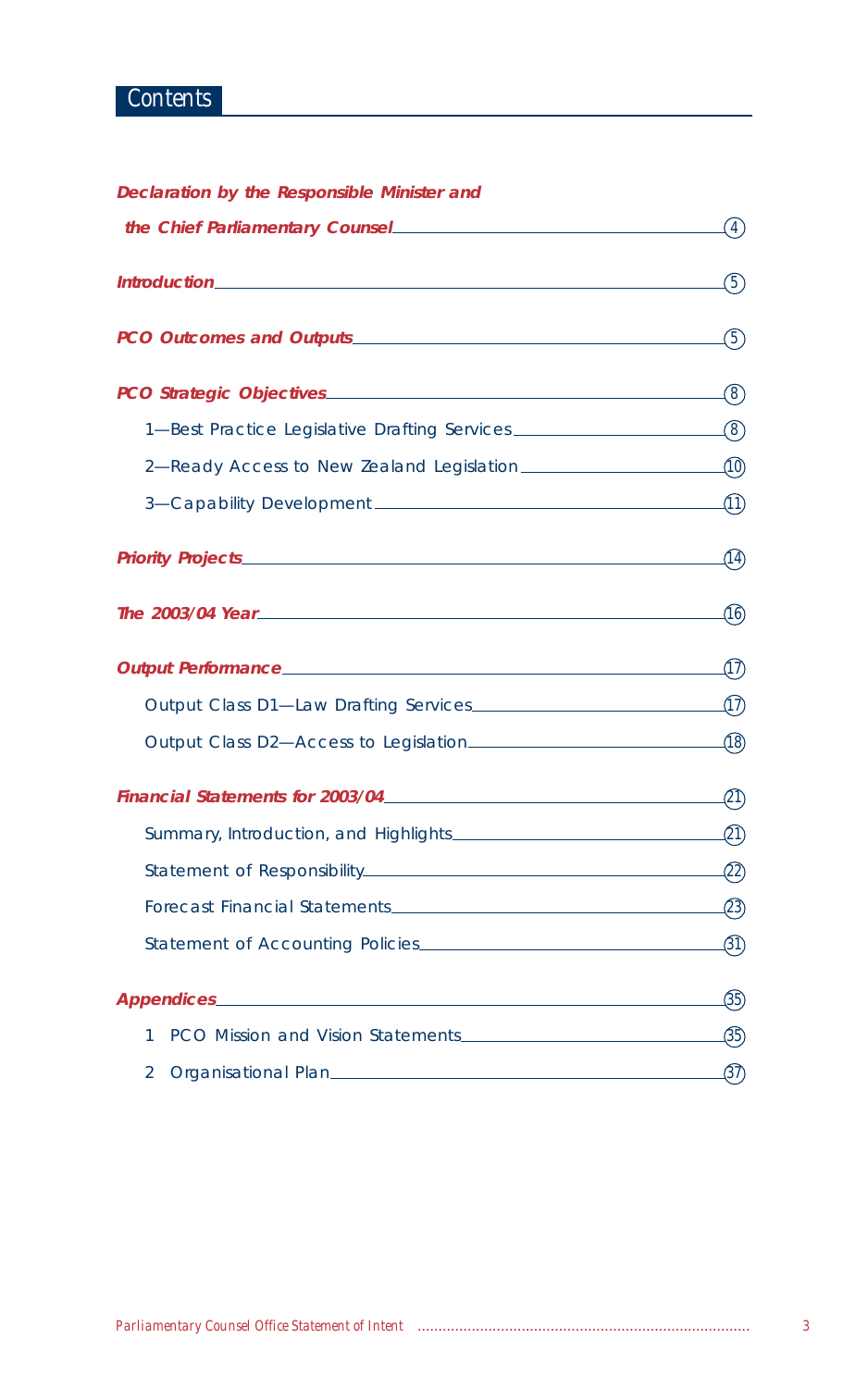# *Declaration by the Responsible Minister and the Chief Parliamentary Counsel*

This is the first Statement of Intent developed by the Parliamentary Counsel Office (PCO). It outlines the outcomes to which the PCO's work contributes, describes the outputs of the PCO, and includes the strategic objectives of the PCO. Each of these objectives links to and contributes to the outputs. The projects proposed for the next 3 years to support the objectives are listed. These projects relate primarily to the PCO's capability to—

- draft the legislation required by the Government
- ensure continuous improvement in the quality of law drafting services
- improve public access to legislation.

The Statement of Intent replaces the Departmental Forecast Report and meets the requirements of the Public Finance Act 1989. It includes a statement of service performance for each class of outputs, and the forecast financial statements of the PCO for the 2003/04 year. Retrospective reporting against the Statement of Intent will be provided in the Annual Report of the PCO.

Hon Margaret Wilson George Tanner, QC Date: 1 May 2003 Date: 1 May 2003

Signed Signed Signed Signed Signed Signed Signed Signed Signed Signed Signed Signed Signed Signed Signed Signed Signed Signed Signed Signed Signed Signed Signed Signed Signed Signed Signed Signed Signed Signed Signed Signe

Gues

Attorney-General Chief Parliamentary Counsel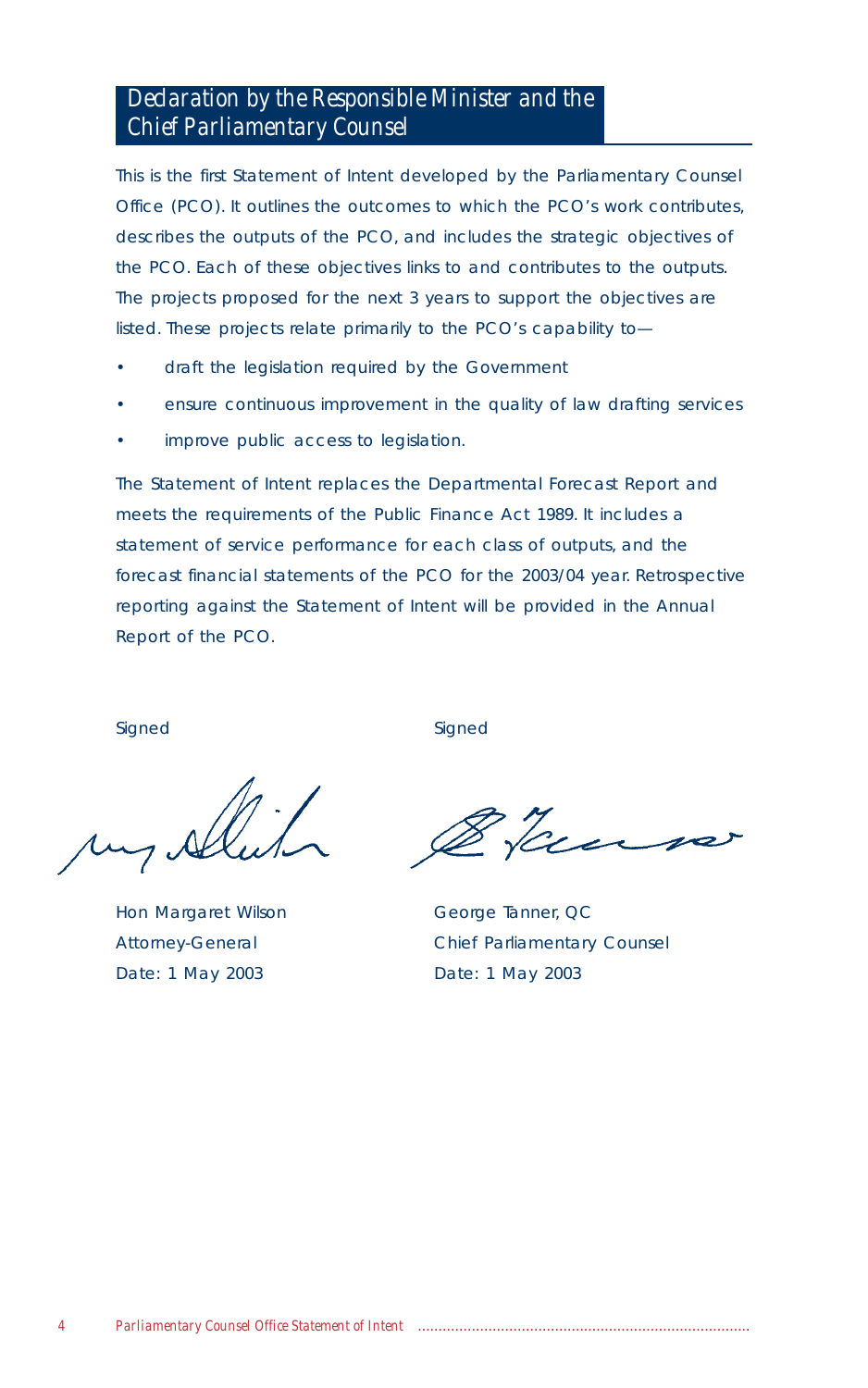## *Introduction*

The Parliamentary Counsel Office (PCO) is constituted as a separate Office of Parliament by the Statutes Drafting and Compilation Act 1920. The PCO is, in accordance with that Act, under the control of the Attorney-General or, if there is no Attorney-General, the Prime Minister. The PCO is not part of the Public Service proper and is not under the control of the State Services Commission.

Under the Statutes Drafting and Compilation Act 1920, the PCO is responsible for the drafting of Government Bills and Statutory Regulations. The drafting of Bills includes drafting amendments required by select committees and by Ministers at the committee of the whole House stage.

The PCO also examines and reports on local Bills and private Bills. This involves providing drafting advice and assistance (including the preparation of draft Bills) to the promoters and their legal advisers.

The PCO is also required to compile reprints of Acts with their amendments incorporated and reprints of some regulations.

Under the Acts and Regulations Publication Act 1989, the PCO is responsible for the publication of Acts of Parliament (including reprinted Acts), Statutory Regulations (including reprinted Statutory Regulations), and the annual bound volumes of Statutes and Statutory Regulations.

The PCO also publishes the annual Tables of New Zealand Acts and Ordinances and Statutory Regulations in Force and 4 interim indexes to the Statutory Regulations for each year.

# *PCO Outcomes and Outputs*

#### **Parliamentary Counsel Office Outcomes**

In New Zealand, parliamentary democracy based on the rule of law is the outcome of many different factors and influences. The institutions of Parliament, the executive, and an independent judiciary existing within the framework of New Zealand's constitutional law and conventions are central to that outcome. So too is respect for and adherence to the rule of law in its widest sense. The drafting of New Zealand's laws and the making of those laws accessible to the citizen also contribute to the outcome.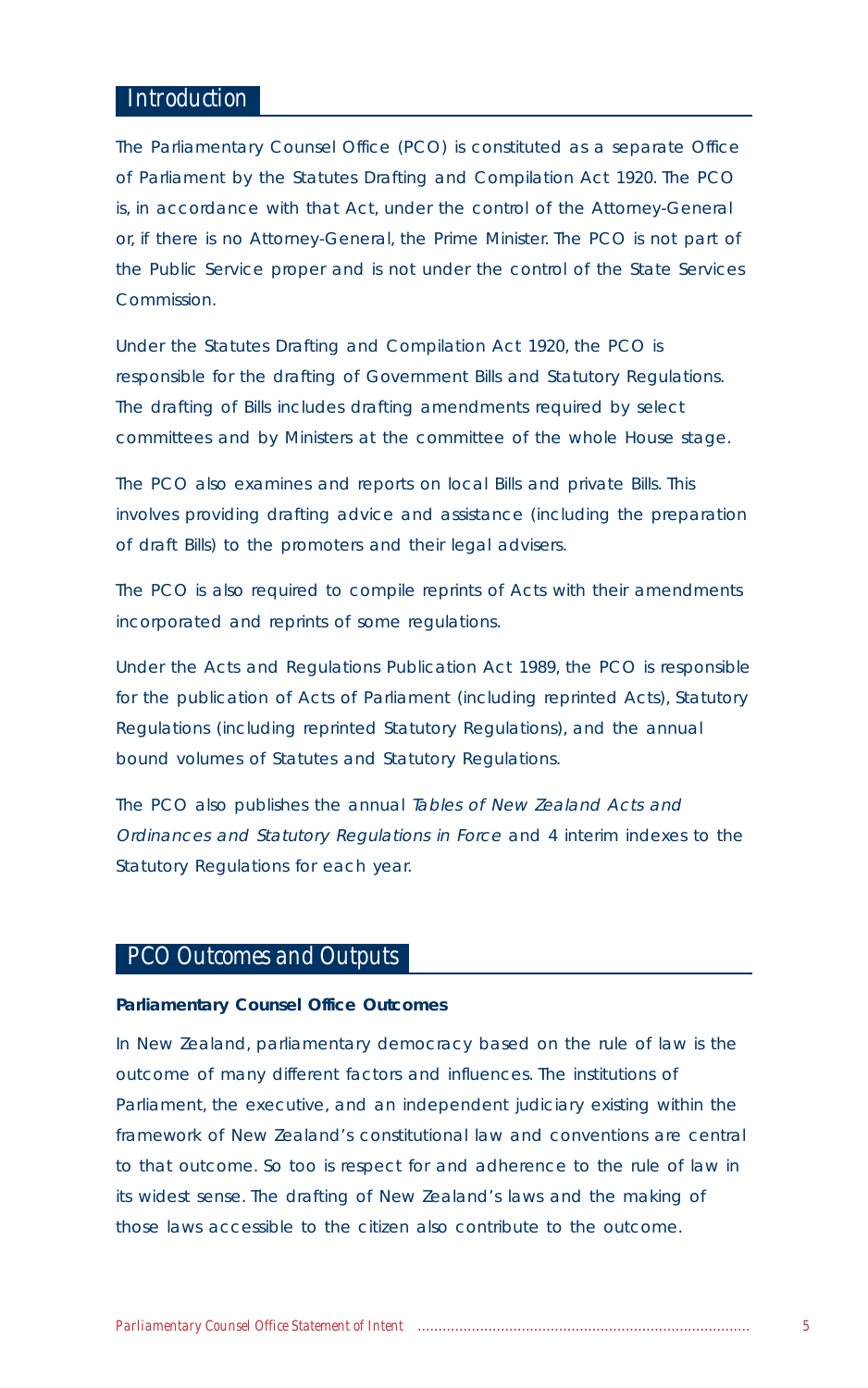Under New Zealand's constitutional arrangements, Parliament has supreme law-making power. It exercises that power by passing Acts of Parliament. It also has the power to delegate law-making powers to the executive. It exercises that power by conferring on the executive in the statutes that it enacts the power to make regulations and other types of legislative instrument. In this context, the term executive includes the Governor-General in Council, Ministers of the Crown, and other individuals and agencies who are authorised to exercise delegated law-making powers.

In a modern State committed to upholding the rule of law, it is an overarching objective that legislation enacted by Parliament and made by the executive reflects the fundamental concepts inherent in the rule of law, is based on legal principle, is effective and clear, and is accessible to those to whom it applies.

Parliament has, through the New Zealand Bill of Rights Act 1990, enacted legislation that recognises the importance of ensuring that legislation embodies these principles. Parliament also scrutinises legislation made by the executive to ensure that it conforms with standards laid down by Parliament for principled law-making. As well, the Courts may also review delegated legislation to ensure that it is validly made and apply well established tests to determine questions relating to validity that come before them. And it is a cornerstone of parliamentary democracy under the rule of law that for the citizens to comply with the law they must know what the law is.

It is also a basic constitutional principle that the role of the Courts is to interpret the meaning of legislation. In doing so, the Courts apply common law principles of fundamental importance developed to protect the values of freedom and justice inherent in the rule of law.

The PCO contributes to parliamentary democracy under the rule of law by supporting Parliament and the executive in their law-making roles, and contributes to the Government's objectives by—

- drafting changes in the law that are necessary to implement Government policies
- making the law accessible to the public.

The PCO drafts Bills placed before Parliament by Ministers of the Crown, and in some cases by Members of Parliament, for Parliament's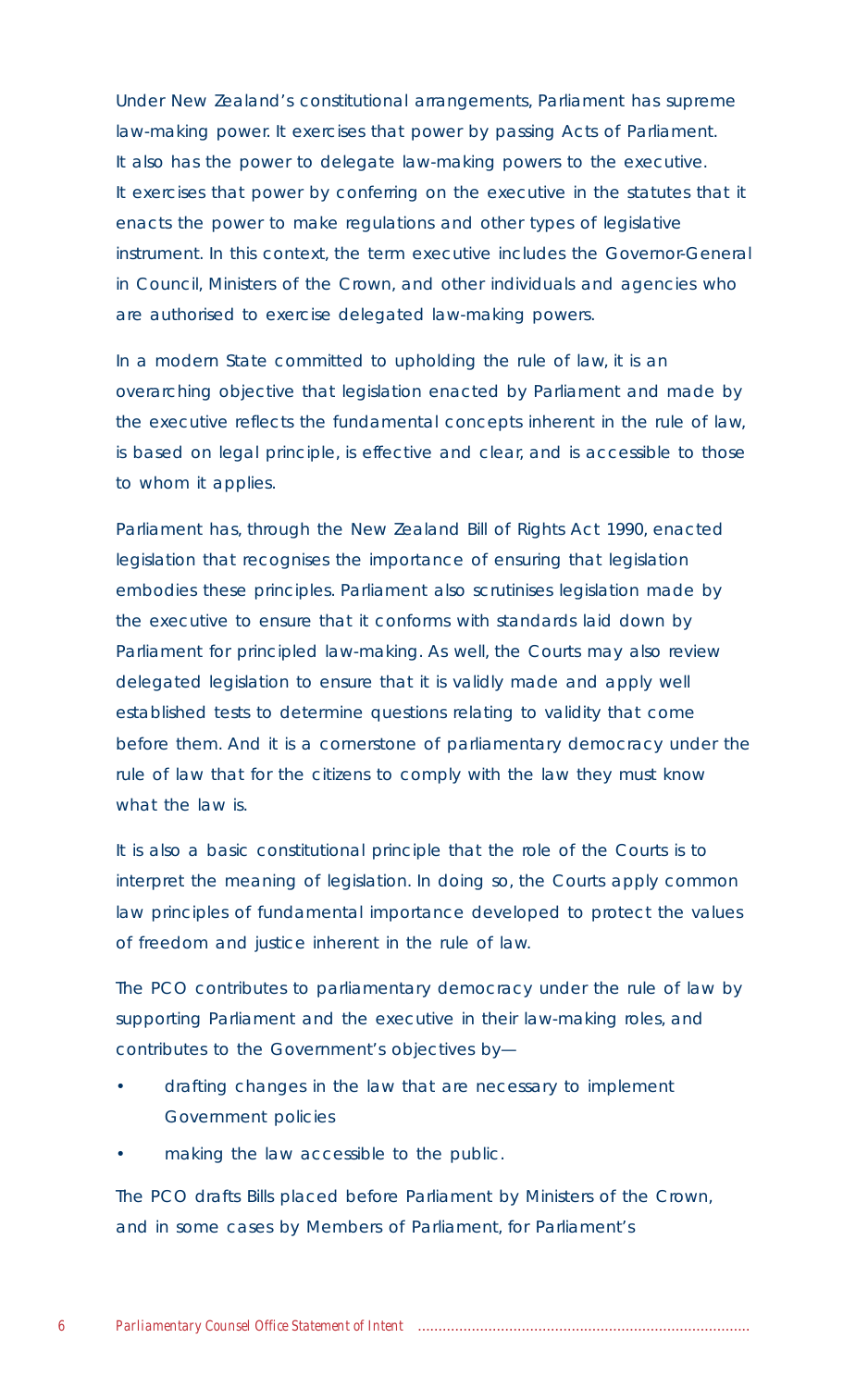consideration. It also drafts amendments to those Bills for Parliament's consideration. The PCO also drafts regulations and other legislative instruments to be made by the executive if it thinks fit. Another way in which the PCO supports Parliament and the executive in their law-making functions is in making legislation available to the citizens of New Zealand, both individual and corporate.

The PCO tries to ensure, so far as it can, that the statutes that Parliament enacts and the delegated legislation made by the executive—

- comply with the rights and freedoms guaranteed by New Zealand's Bill of Rights and the Human Rights Act 1993; and
- are consistent with New Zealand's obligations under international law and the Treaty of Waitangi; and
- are based on legal principle; and
- are clear and effective in implementing the policies embodied in them; and
- in the case of delegated legislation, will withstand challenge in the Courts.

And by making legislation available to the public, the PCO performs the equally important function of ensuring that the law is accessible to those who may benefit from it and those who must obey it.

## **Parliamentary Counsel Office Outputs**

The PCO has 2 outputs that contribute to these outcomes—

- Law Drafting Services
- Access to Legislation.

Under the output class Law Drafting Services, the PCO—

- drafts Government Bills (including amendments) and Statutory **Regulations**
- examines and reports on local Bills and private Bills and drafts amendments to them.

Under the output class Access to Legislation, the PCO—

supplies printed copies of Government Bills and Government Supplementary Order Papers to the House and, on a selective basis, copies of Acts with their proposed amendments incorporated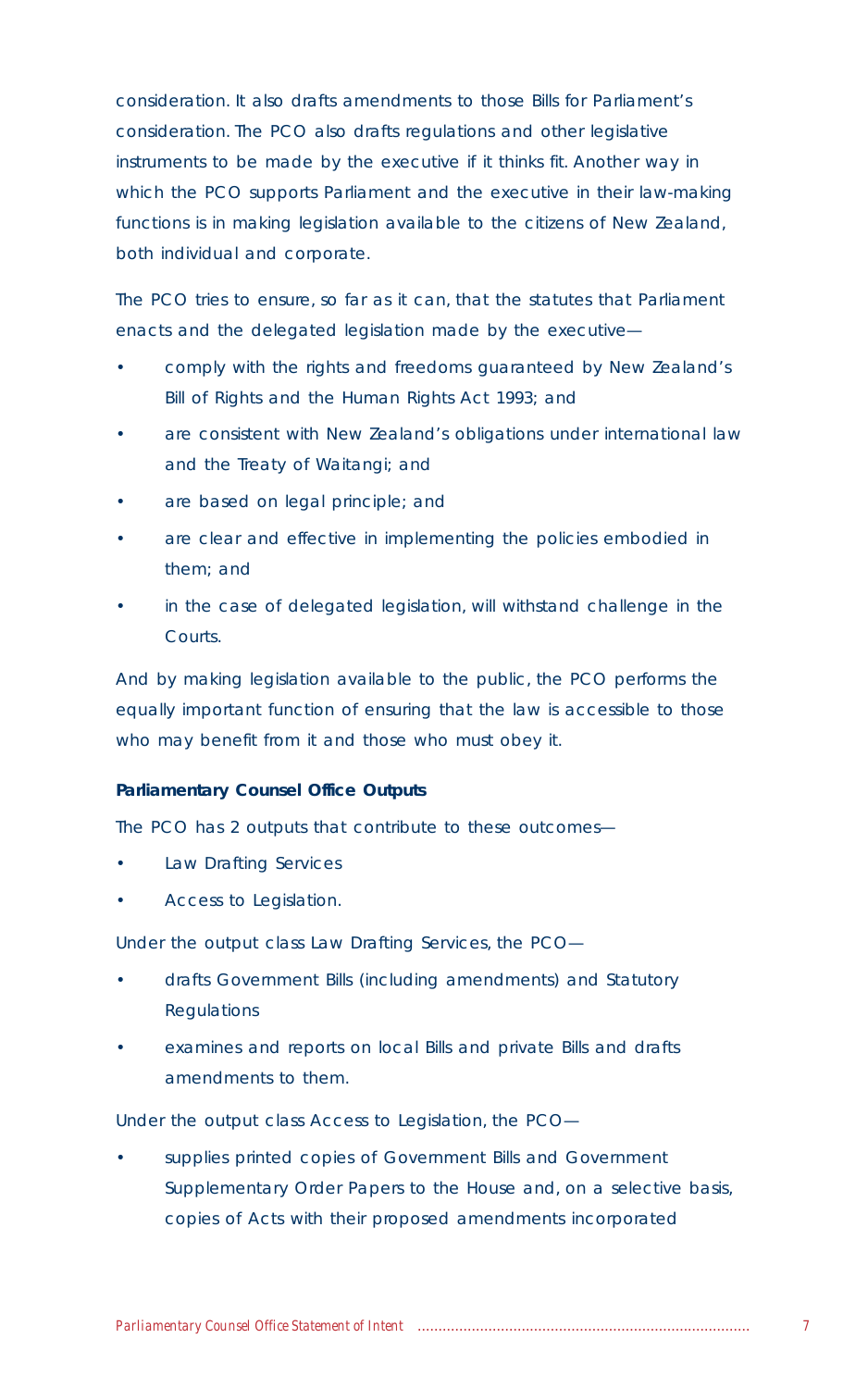- publishes printed copies of Bills and Supplementary Order Papers, pamphlet copies of Acts and Statutory Regulations, and annual volumes of Acts and Statutory Regulations
- compiles reprints of Acts and Statutory Regulations with their amendments incorporated and publishes them
- provides the above for sale at designated bookshops and by subscription
- publishes the Tables of New Zealand Acts and Ordinances and Statutory Regulations in Force in printed and in electronic form
- provides free public access via the Internet to an electronic database of legislation, including Bills and Supplementary Order Papers, and maintains the electronic database of legislation in an upto-date form.

## *PCO Strategic Objectives*

The PCO has 3 key strategic objectives, each of which links to and contributes to the outputs described above. The strategic objectives are—

- Best practice legislative drafting services
- Ready access to New Zealand legislation
- Capability development.

The Statement of Intent describes the goals of each strategic objective, identifies the issues arising under them, and lists strategies for addressing those issues.

## **Strategic objective 1—Best practice legislative drafting services**

## **Goal**

Provide high quality legislative drafting services

| <b>Issues</b>                                                                                                              | <b>Strategies</b>                                                                                                                     |
|----------------------------------------------------------------------------------------------------------------------------|---------------------------------------------------------------------------------------------------------------------------------------|
| • Ensuring high quality legislation that<br>gives effect to Government policies in<br>an environment that is demand driven | • use clear and simple drafting styles<br>• adopt consistent approaches to<br>formatting of legislation and drafting<br><i>issues</i> |
|                                                                                                                            | • maintain and enhance training,<br>supervision, and peer review systems<br>• maintain and enhance proofreading<br>services           |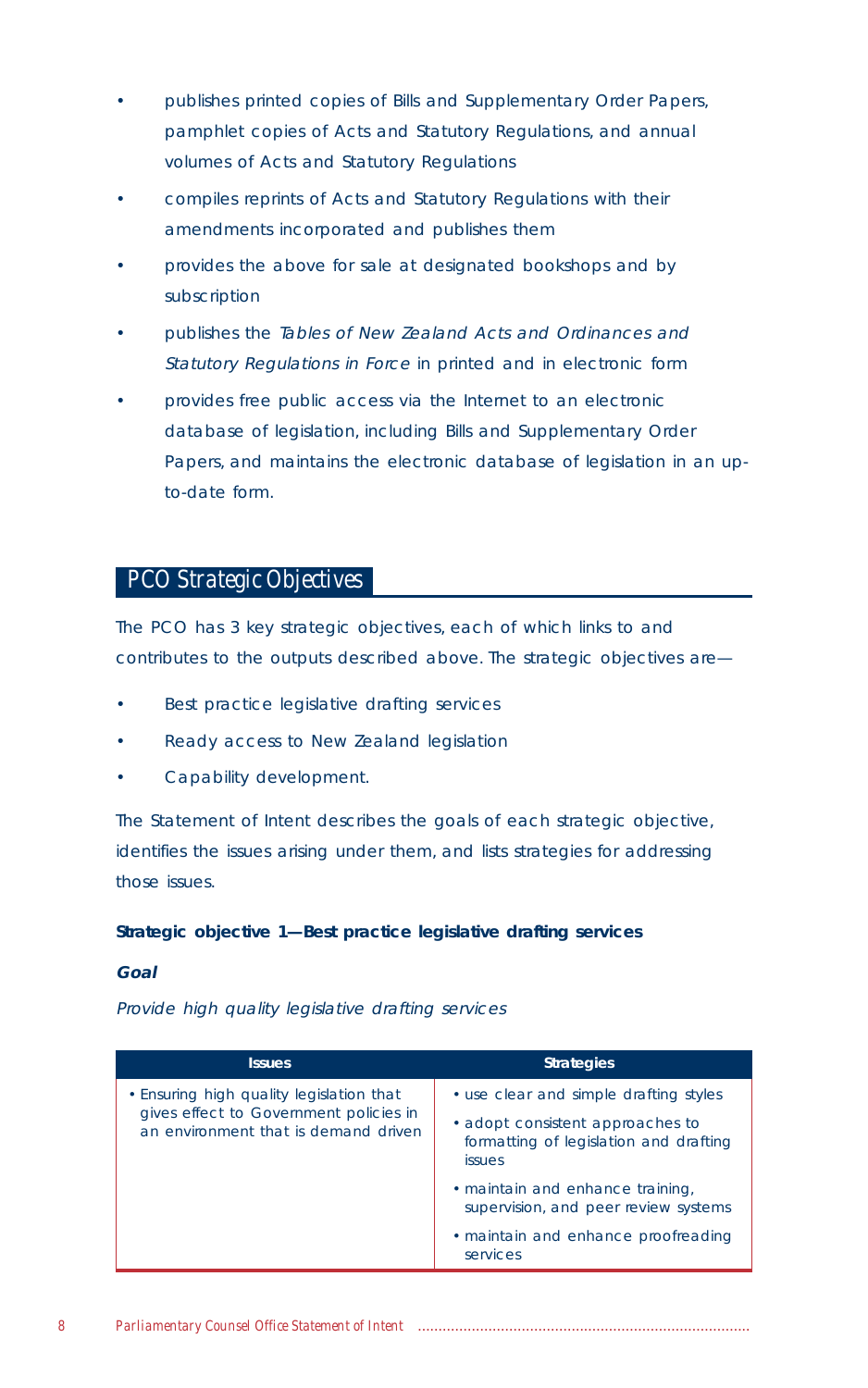| <b>Issues</b>                                                                                                                                                                       | <b>Strategies</b>                                                                                                                                                                                                              |
|-------------------------------------------------------------------------------------------------------------------------------------------------------------------------------------|--------------------------------------------------------------------------------------------------------------------------------------------------------------------------------------------------------------------------------|
|                                                                                                                                                                                     | • provide team drafting for large or<br>other appropriate drafting projects                                                                                                                                                    |
|                                                                                                                                                                                     | · provide high-level, professional advice<br>on alternative ways of achieving<br>policy objectives                                                                                                                             |
|                                                                                                                                                                                     | · provide high-level, professional advice<br>on the application of fundamental<br>legislative principles                                                                                                                       |
|                                                                                                                                                                                     | · raise awareness and knowledge of<br>fundamental legislative principles                                                                                                                                                       |
|                                                                                                                                                                                     | · recruit and retain sufficient specialist<br>staff                                                                                                                                                                            |
| • Continually improving the quality and<br>timeliness of legislative drafting<br>services in an environment where<br>there are peaks and troughs in<br>demand for drafting services | · maintain, regularly review, and update<br>the PCO Drafting Manual and Style<br>Guide<br>· implement effective and efficient<br>processes, including (for example)<br>identifying clients' needs and<br>achievable timetables |
| • Increasing awareness of judicial trends<br>and legal knowledge in an<br>environment of increasing legal<br>complexity and uncertainty, including<br>Treaty of Waitangi issues     | • encourage staff to attend relevant<br>courses, seminars, etc<br>• provide study leave<br>• provide in-house seminars<br>• target 10% of staff time for these<br>professional development activities                          |
| • Meeting public demands for clearer<br>and simpler drafting while maintaining<br>legal effectiveness and a low rate of<br>error                                                    | · consult the public and departments<br>to obtain their views<br>· consult and improve contact with<br>drafting offices in other jurisdictions<br>· maintain and enhance rigorous<br>quality control systems                   |
| · Responding to a loss of institutional<br>and specialist knowledge in the<br>public sector, which is reflected in a<br>variable quality of the instructions<br>received by PCO     | • provide relevant publications and<br>advice to departmental instructors<br>· issue PCO Newsletter at regular<br><i>intervals</i>                                                                                             |
| • Providing drafting assistance to the<br>Law Commission                                                                                                                            | • programme this work so that it can<br>be progressed without compromising<br>other commitments                                                                                                                                |
| • Providing legislative drafting advice to<br>Pacific Island States                                                                                                                 | · participate in Ministry of Foreign<br>Affairs and Trade mentoring scheme,<br>including (where practicable) the<br>secondment of Pacific Islands staff to<br>PCO or of PCO staff to Pacific Islands                           |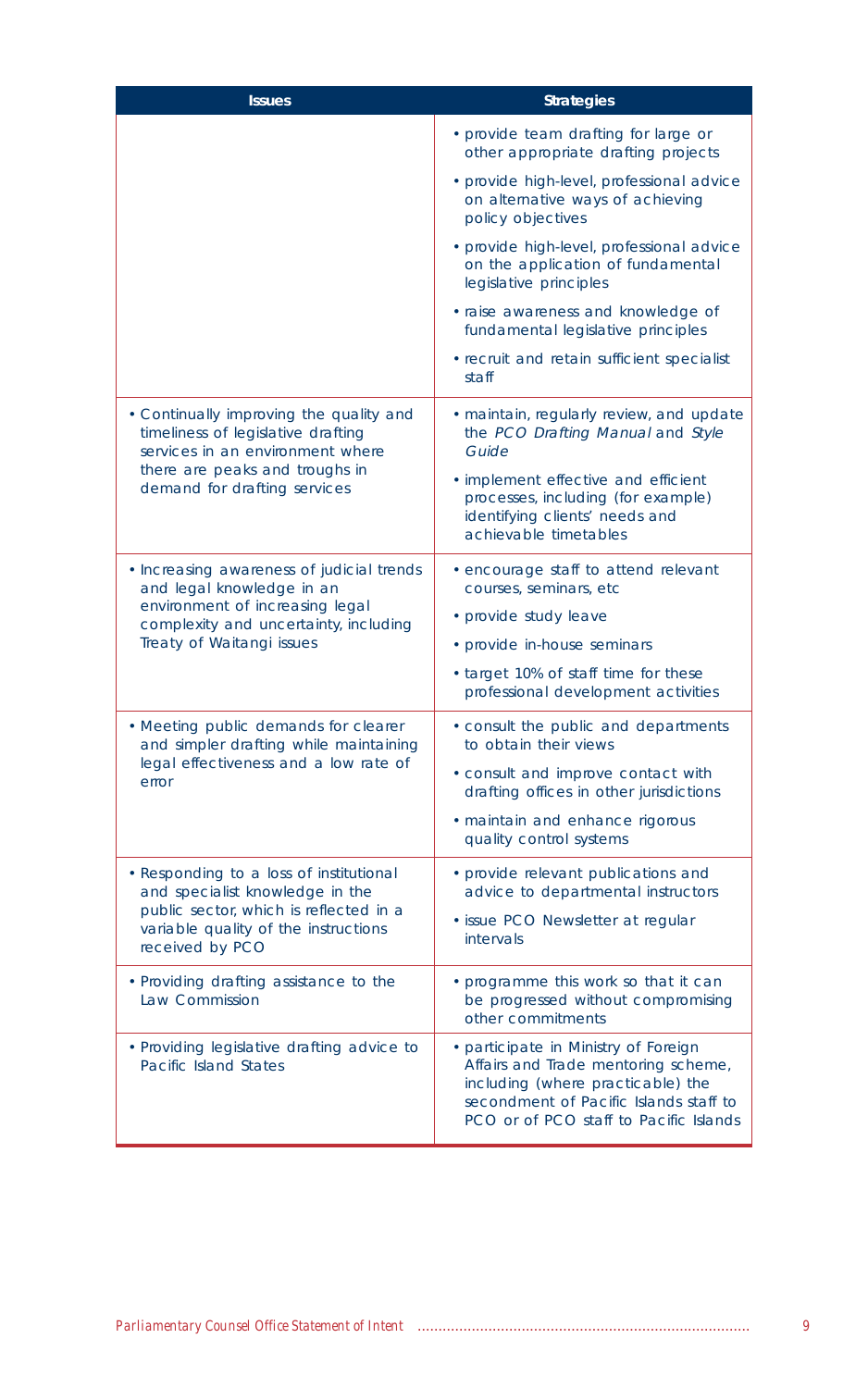## **Strategic objective 2—Ready access to New Zealand legislation**

## **Goal**

Ensure New Zealand legislation (including Bills) is readily accessible to the public in a timely, accurate, and authoritative form

| <b>Issues</b>                                                                                                                                                                                                                            | <b>Strategies</b>                                                                                                                                                                                                                                                                                                                                              |
|------------------------------------------------------------------------------------------------------------------------------------------------------------------------------------------------------------------------------------------|----------------------------------------------------------------------------------------------------------------------------------------------------------------------------------------------------------------------------------------------------------------------------------------------------------------------------------------------------------------|
| . Ensuring that the new systems and<br>processes introduced as part of the                                                                                                                                                               | . ongoing training and support to PCO<br>staff                                                                                                                                                                                                                                                                                                                 |
| Public Access to Legislation (PAL)<br>Project are successfully bedded in                                                                                                                                                                 | • regular review of systems and<br>processes                                                                                                                                                                                                                                                                                                                   |
|                                                                                                                                                                                                                                          | · ongoing refinement and<br>enhancement of new systems and<br>processes                                                                                                                                                                                                                                                                                        |
|                                                                                                                                                                                                                                          | . ongoing communication with other<br>agencies involved, Office of the Clerk,<br>Inland Revenue Department (IRD)                                                                                                                                                                                                                                               |
|                                                                                                                                                                                                                                          | · seek regular feedback from users of<br>legislation                                                                                                                                                                                                                                                                                                           |
|                                                                                                                                                                                                                                          | · effective consultation on annual<br>reprints programme                                                                                                                                                                                                                                                                                                       |
| · Providing an authoritative, official<br>electronic database of New Zealand<br>legislation                                                                                                                                              | · implement an effective and efficient<br>officialisation programme so that the<br>PCO database can be made official<br>as soon as possible                                                                                                                                                                                                                    |
| • Giving official status to the electronic<br>database of legislation                                                                                                                                                                    | • promote amendments to the Acts<br>and Regulations Publication Act 1989,<br>to confer official status on the<br>database                                                                                                                                                                                                                                      |
| · Responding in an adequate and<br>timely way to increased public<br>interest in legislation, the legislative<br>process, and the PCO, including<br>questions and comments on the<br>legislative database and the<br>legislation website | · establish and maintain effective<br>procedures for providing responses to<br>queries or transferring queries to the<br>appropriate agency for response<br>· establish and maintain a source of<br>useful information in the form of<br>frequently asked questions (FAQs)<br>about legislation, the legislative<br>process, and the PCO on the PCO<br>website |
| • Maintaining and enhancing effective<br>procedures for making legislative data<br>available to legal publishers and<br>other relevant agencies<br>· Facilitating use by legal publishers of<br>PCO legislative data                     | · establish regular and ongoing<br>communication with legal publishers                                                                                                                                                                                                                                                                                         |
| · Maintaining and enhancing access to<br>legislative material and information<br>about the PCO through the<br>Government web portal                                                                                                      | · implement procedures for populating<br>legacy legislative data (purchased<br>from Brookers) with FONZ (Functions of<br>New Zealand) and SONZ (Subjects of<br>New Zealand) thesauri metadata                                                                                                                                                                  |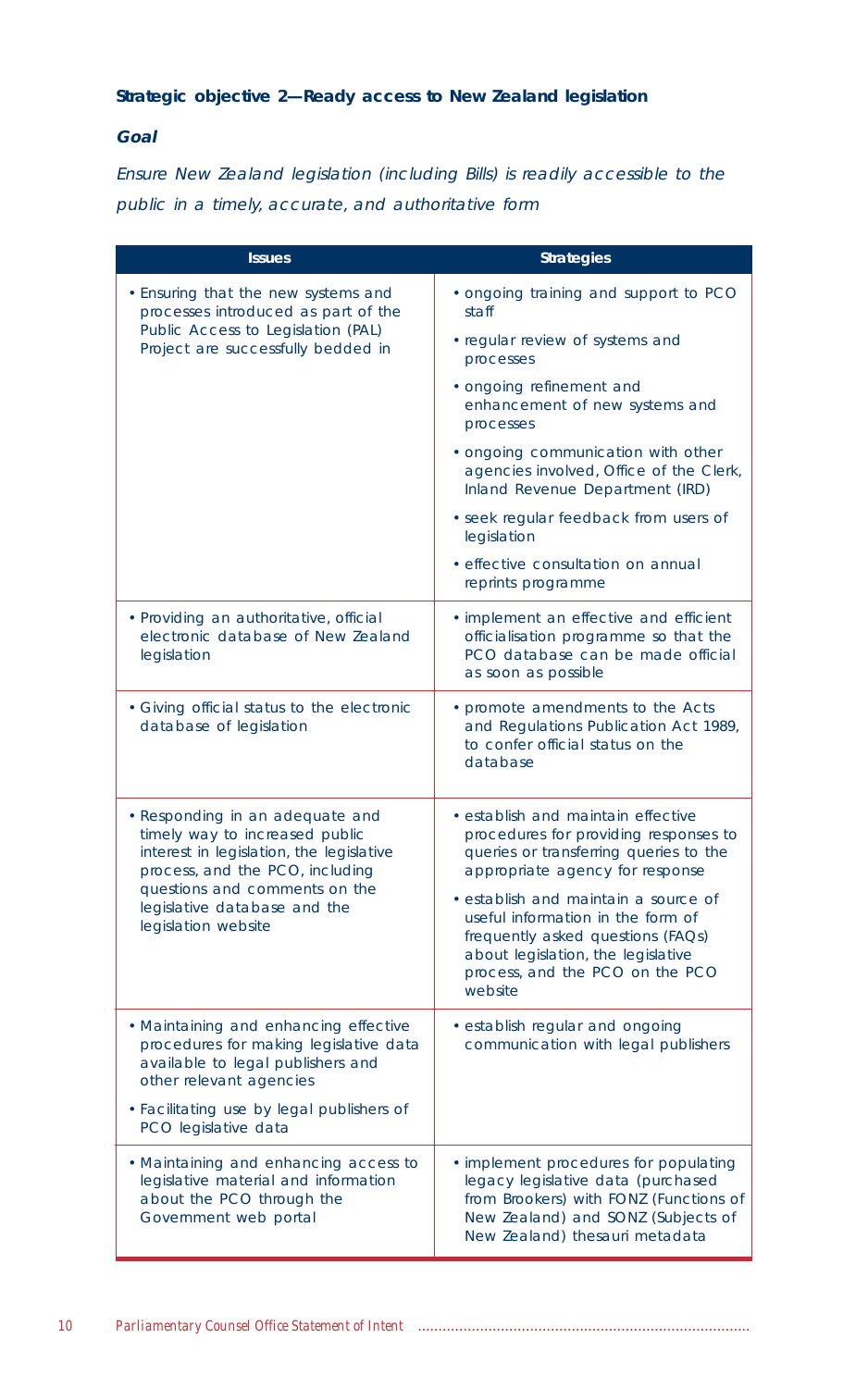| <b>Issues</b>                                                                                                                                                                        | <b>Strategies</b>                                                                                                                                               |
|--------------------------------------------------------------------------------------------------------------------------------------------------------------------------------------|-----------------------------------------------------------------------------------------------------------------------------------------------------------------|
| • Keeping up-to-date with<br>developments in other jurisdictions<br>relating to access to legislation<br>• Sharing knowledge and experience<br>with other agencies and jurisdictions | • maintain contact with other<br>jurisdictions and relevant organisations<br>(AustLII, CanLII, BAILII, etc) through<br>visits, attendances at conferences, etc. |
| • Responding to demands for better<br>access to other legislative material<br>(especially deemed regulations)                                                                        | • maintain list of deemed regulations<br>on the PCO website<br>• encourage other agencies to provide<br>updates of material                                     |
| • Participating in relevant<br>e-Government initiatives                                                                                                                              | • liaise with the State Services<br>Commission e-Government Unit                                                                                                |

#### **Strategic objective 3—Capability development**

#### **The goals of this objective are—**

- the core capabilities of the PCO, including the management capability of staff, are maintained and enhanced
- a challenging and rewarding work environment is provided
- the whole of office dynamic is enhanced
- the PCO has workplace policies, practices, and procedures that are understood by PCO staff
- technology is used effectively
- internal and external communication is improved
- the PCO complies with its legislative obligations.

## **Implementation of the PAL Project means—**

- PCO is amongst New Zealand's largest publishers, publishing on-line and in print
- the staff increases to 60, in 3 work areas: drafting, access, and support services
- there is a more immediate relationship with the users of legislation through the website and a higher number of enquiries are expected from the general public
- there is a closer working relationship with the Office of the Clerk, other parliamentary agencies, and the Tax Drafting Unit of the IRD
- technology is an essential tool for all work at the PCO
- PCO's network has grown to include a virtual private network (VPN) to several other organisations.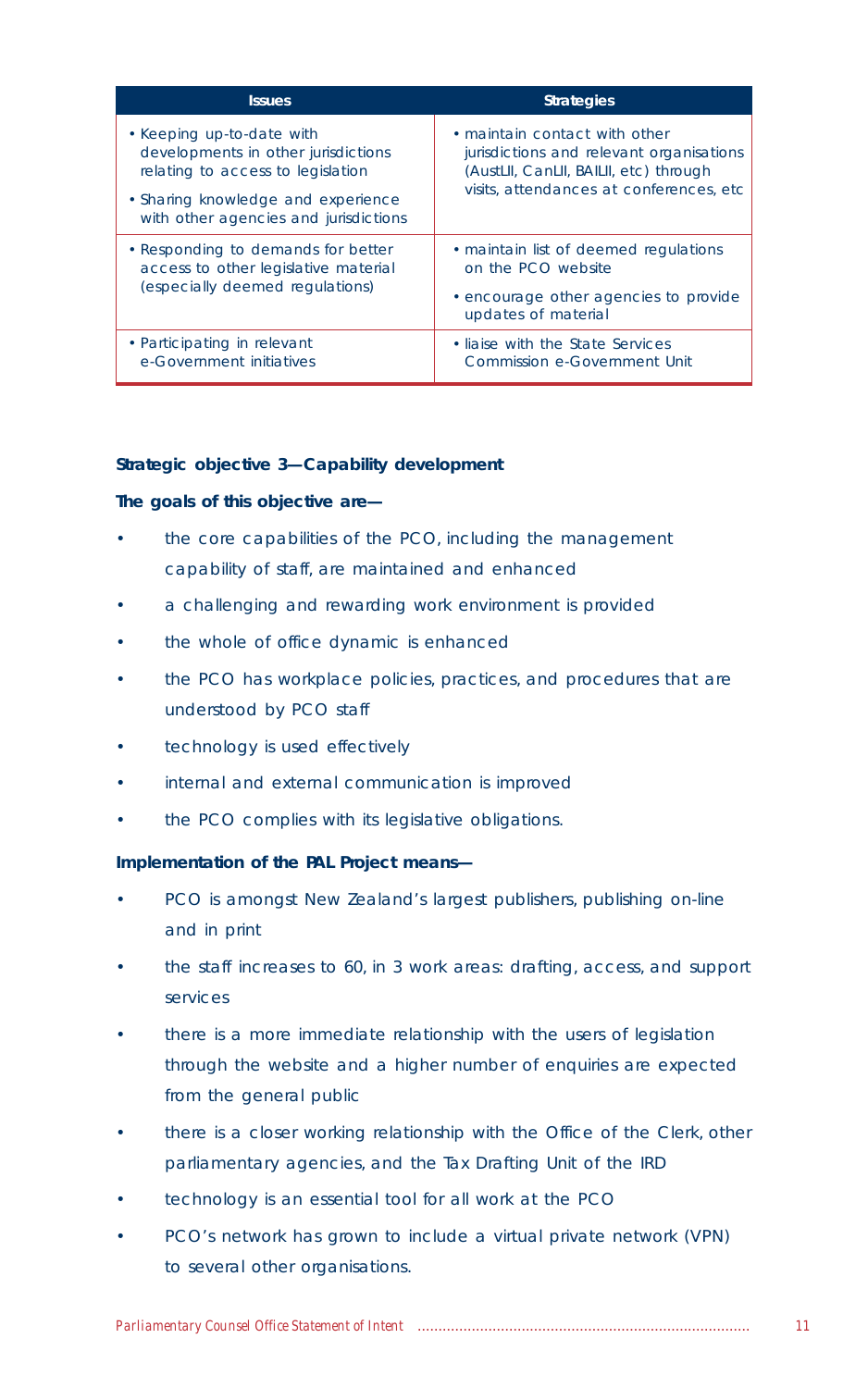## **Issues**

- recruitment of specialist staff
- retention of specialist staff
- management training and development
- change management
- maintenance of effective external and internal relationships and communication
- ensuring consistency of practice across a larger organisation
- keeping up with developments in technology and best practice information management.

| <b>Issues</b>                     | <b>Strategies</b>                                                                                                                |  |
|-----------------------------------|----------------------------------------------------------------------------------------------------------------------------------|--|
| • Recruitment of specialist staff | • continue to seek out the best<br>candidates from the private and<br>public sectors                                             |  |
|                                   | · maintain salary and conditions of<br>employment so that they are<br>competitive with both sectors                              |  |
|                                   | • ensure best practice remuneration<br>policy and best practice in human<br>resource matters generally                           |  |
|                                   | • set in place the regular collection<br>and analysis of best practice data                                                      |  |
| • Retention of specialist staff   | • promote a balance between work<br>and other activities                                                                         |  |
|                                   | • provide for staff to take leave by<br>ensuring that staffing levels are<br>sufficient to put leave provisions into<br>practice |  |
|                                   | • provide support for staff who<br>undertake study                                                                               |  |
| • Management training and         | · identify training needs                                                                                                        |  |
| development                       | • provide training for drafting team<br>leaders and others in management<br>positions                                            |  |
| • Change management               | • provide training in PCO systems that is<br>tailored to users' needs                                                            |  |
|                                   | • develop an annual programme of in-<br>house training as outlined in the<br>Training and Development Policy                     |  |
|                                   | • provide user-friendly documentation                                                                                            |  |
|                                   | • provide ongoing support, and free-up<br>the 'super users' to help others                                                       |  |
|                                   | • consider obtaining further professional<br>change management advice                                                            |  |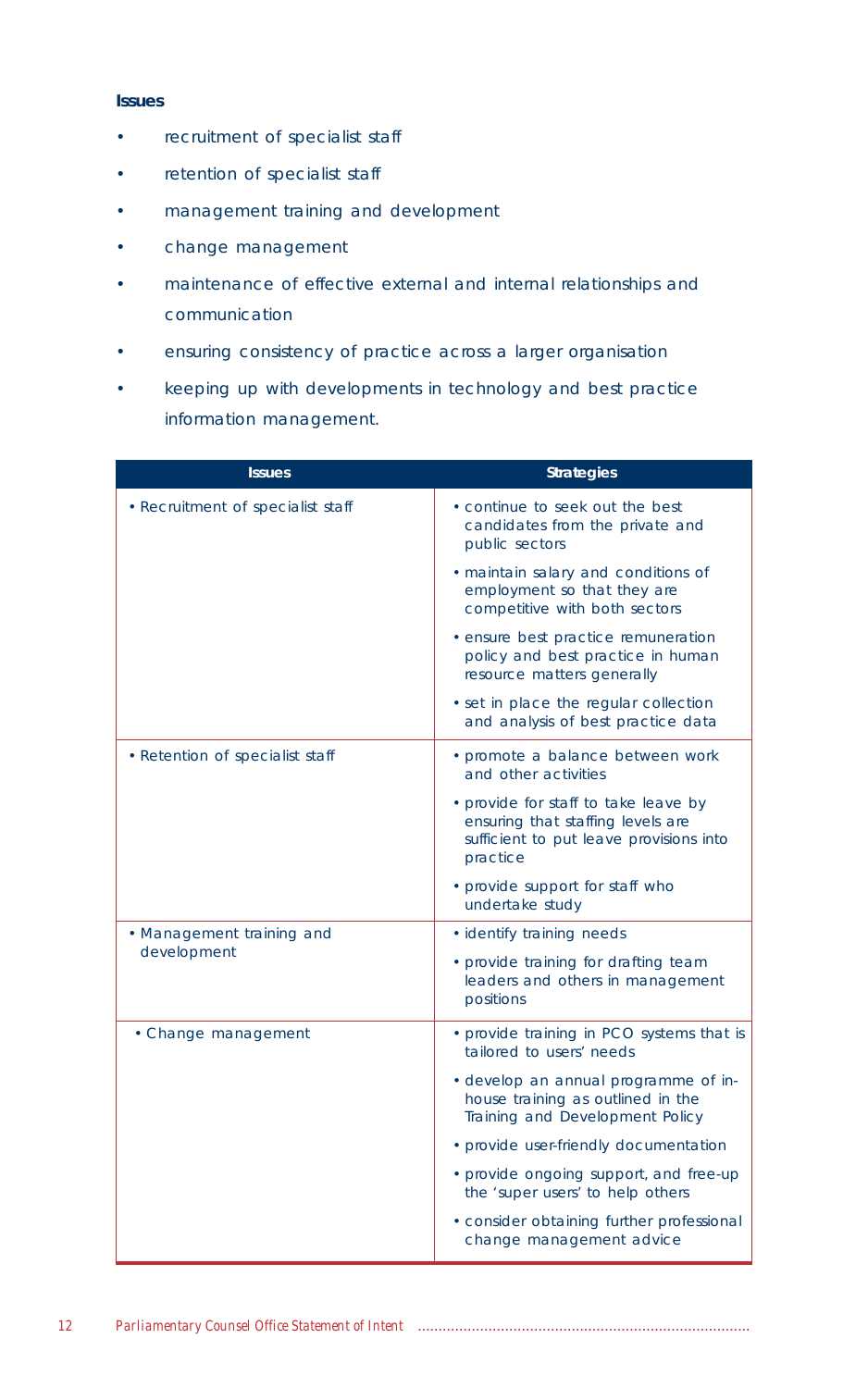| <b>Issues</b>                                              | <b>Strategies</b>                                                                                                                          |  |
|------------------------------------------------------------|--------------------------------------------------------------------------------------------------------------------------------------------|--|
| • External and internal relationships and<br>communication | · ensure enquiries from outside PCO are<br>answered in a professional and<br>consistent manner                                             |  |
|                                                            | • upgrade the internal newsletter, News<br>& Notes                                                                                         |  |
|                                                            | • review the publication of all PCO<br>manuals (whether paper or<br>electronic)                                                            |  |
|                                                            | • consider regular meetings at middle<br>management level                                                                                  |  |
| • Consistency of standards and                             | Work practice                                                                                                                              |  |
| practice                                                   | • provide more documentation about<br>work practices                                                                                       |  |
|                                                            | · develop a further programme of in-<br>house seminars                                                                                     |  |
|                                                            | • provide opportunities to discuss best<br>practice<br>Management practice<br>• provide more documentation on PCO<br>policies and practice |  |
|                                                            |                                                                                                                                            |  |
|                                                            |                                                                                                                                            |  |
| • Information systems and information                      | Information systems                                                                                                                        |  |
| management                                                 | • make financial provision for the<br>continued development of the PAL<br>system                                                           |  |
|                                                            | • review resources required to support<br>information systems                                                                              |  |
|                                                            | Information management                                                                                                                     |  |
|                                                            | • strengthen the PCO information<br>management team                                                                                        |  |
|                                                            | · introduce new library management<br>software                                                                                             |  |
|                                                            |                                                                                                                                            |  |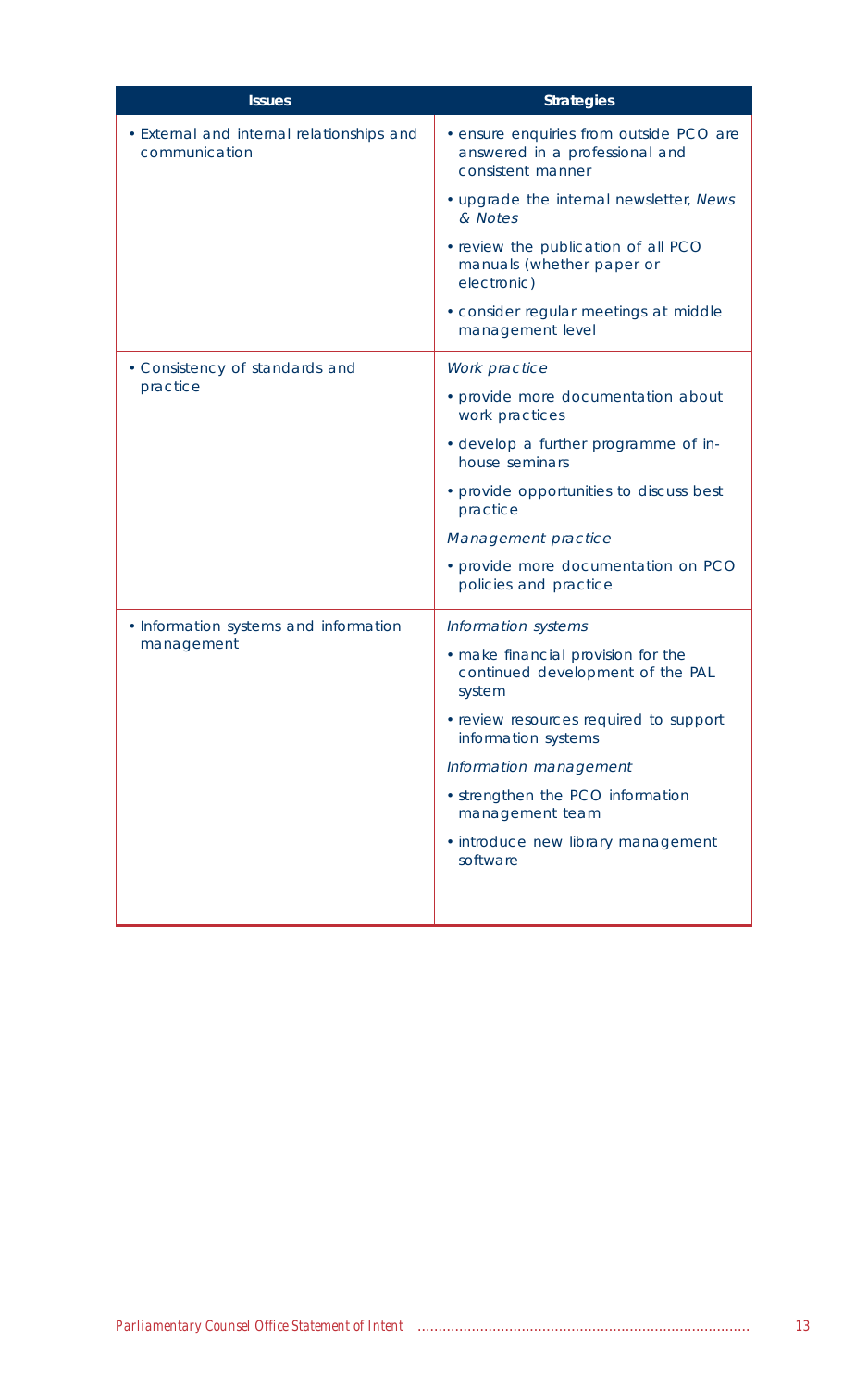# *Priority Projects*

The projects proposed for each objective over the next 3 years are set out in the table below. These projects relate primarily to the PCO's capability to—

- draft the legislation required by the Government
- ensure continuous improvement of the quality of law drafting services
- improve public access to legislation.

## **Strategic objective 1**

|                | Project                                                                              | 2003/04<br>Year 1                                                                                        | 2004/05<br>Year <sub>2</sub>                                                        | 2005/06<br>Year 3                                                                             |
|----------------|--------------------------------------------------------------------------------------|----------------------------------------------------------------------------------------------------------|-------------------------------------------------------------------------------------|-----------------------------------------------------------------------------------------------|
| $\mathbf{1}$   | <b>Drafting Manual</b><br>revision                                                   | Complete current<br>revision and publish                                                                 | Revise for<br>publication on the<br>website and<br>undertake<br>continuous revision | Publish suitably<br>amended manual<br>on the website and<br>undertake<br>continuous revision  |
| $\mathfrak{D}$ | Increase drafting<br>resource                                                        | Recruit and train<br>up to 3 additional<br>drafters                                                      |                                                                                     |                                                                                               |
| 3              | Provide guidance<br>to instructors/policy<br>advisers                                | Develop seminar<br>programme<br>(establish working<br>group)                                             | Seminar programme<br>operational; review<br>effectiveness                           | Implement revised<br>seminar programme<br>that takes into<br>account results of<br>the review |
| $\overline{4}$ | User input into<br>drafting practice                                                 | Establish working<br>group to scope<br>project and<br>develop strategy                                   | Implement strategy                                                                  |                                                                                               |
| 5              | Ensure capability to<br>provide assistance<br>to Pacific Islands<br>drafting offices | Provide assistance<br>as required                                                                        | Review demand<br>and identify<br>ongoing resource<br>requirements                   |                                                                                               |
| 6              | Clear drafting                                                                       | Research overseas<br>practices/initiatives;<br>review findings and<br>develop<br>New Zealand<br>approach | Implement<br>approach                                                               |                                                                                               |
| $\overline{7}$ | Consistency in<br>drafting practice/<br>format                                       | Review Style Guide                                                                                       | Complete review<br>and implement<br>new Style Guide                                 |                                                                                               |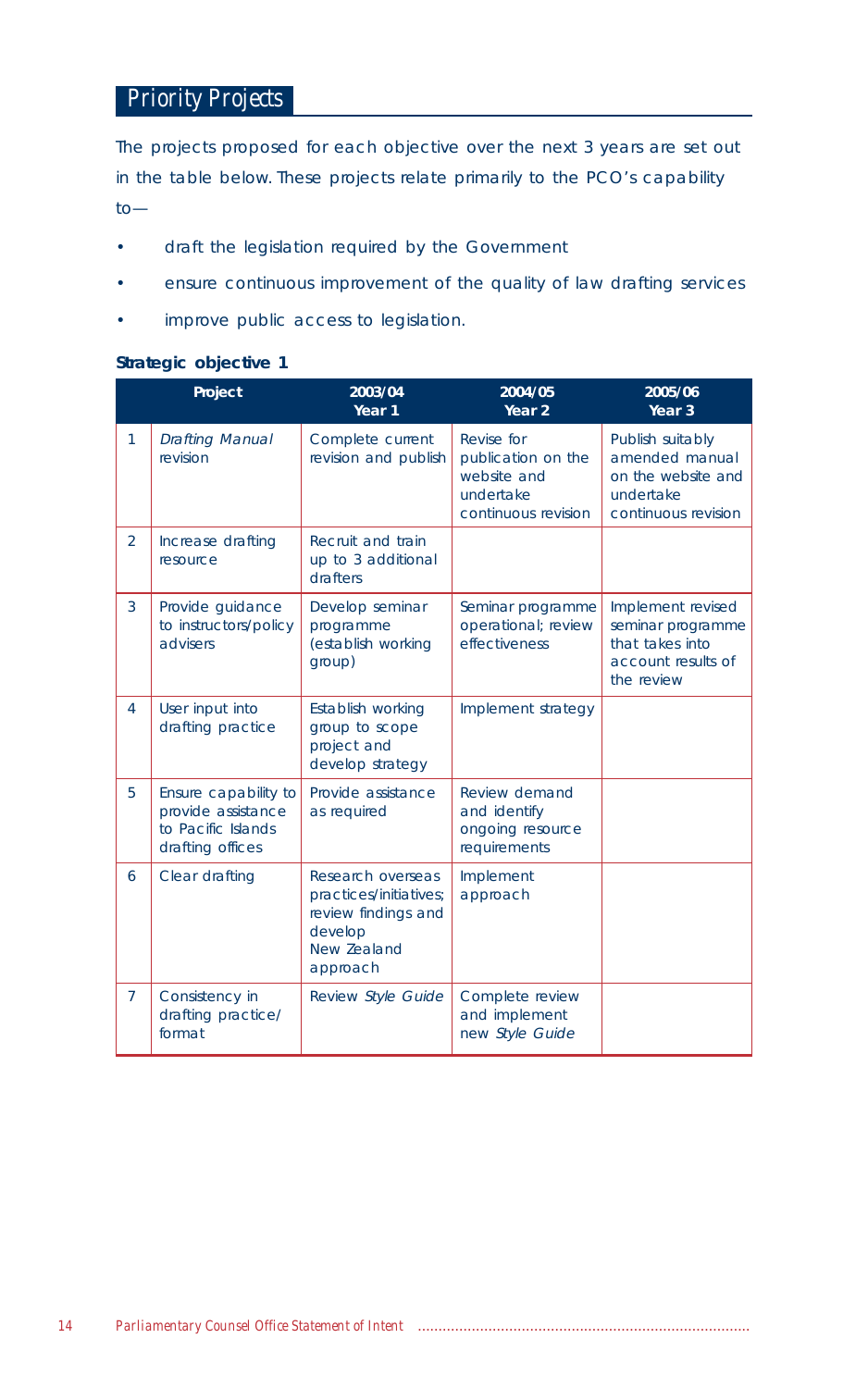## **Strategic objective 2**

|                | Project                                                                                                                 | 2003/04<br>Year 1                                                            | 2004/05<br>Year <sub>2</sub>                                                 | 2005/06<br>Year <sub>3</sub>                                                 |
|----------------|-------------------------------------------------------------------------------------------------------------------------|------------------------------------------------------------------------------|------------------------------------------------------------------------------|------------------------------------------------------------------------------|
| 1              | <b>Fstablish</b><br>communication<br>with users of<br>legislation and<br>seek feedback                                  | Develop strategy                                                             | Implement strategy                                                           |                                                                              |
| $\mathcal{P}$  | Legal publisher<br>liaison                                                                                              | Establish group                                                              |                                                                              |                                                                              |
| 3              | Better access to<br>other types of<br>legislation (deemed<br>regulations)                                               |                                                                              | Develop strategy                                                             | Implement strategy                                                           |
| $\overline{4}$ | Make electronic<br>versions of<br>legislation<br>official                                                               | Promote legislative<br>amendments                                            |                                                                              | Amendments in<br>place                                                       |
| 5              | Monitor<br>developments in<br>access to legislation<br>in other jurisdictions<br>and share<br>information/<br>knowledge | Participate in<br>conferences, write<br>papers/articles,<br>arrange speakers | Participate in<br>conferences, write<br>papers/articles,<br>arrange speakers | Participate in<br>conferences, write<br>papers/articles,<br>arrange speakers |

# **Strategic objective 3**

|               | Project                                                                                                      | 2003/04<br>Year 1                                                                   | 2004/05<br>Year <sub>2</sub> | 2005/06<br>Year <sub>3</sub>                                            |
|---------------|--------------------------------------------------------------------------------------------------------------|-------------------------------------------------------------------------------------|------------------------------|-------------------------------------------------------------------------|
| 1             | Review support<br>staff staffing levels<br>in order to support<br>both Drafting and<br><b>Access outputs</b> | Complete review<br>and recruit key<br>staff                                         | Monitor<br>requirements      |                                                                         |
| $\mathcal{P}$ | Review practices<br>and procedures for<br>documenting and<br>dissemination of<br>internal information        | Establish working<br>group to provide<br>recommendations                            | Implement<br>recommendations | <b>Review</b><br>effectiveness                                          |
| 3             | Training for drafting<br>team leaders and<br>others in<br>management<br>positions                            | Identify training<br>needs and develop<br>strategy                                  | Implement strategy           | Review strategy                                                         |
| 4             | Increase use of<br>technology by all<br>PCO staff                                                            | Review training<br>available and<br>develop strategy,<br>commence<br>implementation | Implementation               | All staff capable of<br>using systems<br>efficiently and<br>effectively |
| 5             | Professional<br>development                                                                                  | Develop strategy                                                                    | Implement strategy           | Review strategy                                                         |
| 6             | Best practice<br>systems including<br>human resources<br>and information<br>management                       | Scope project and<br>develop strategy                                               | Implement strategy           | Establish system of<br>continuous review                                |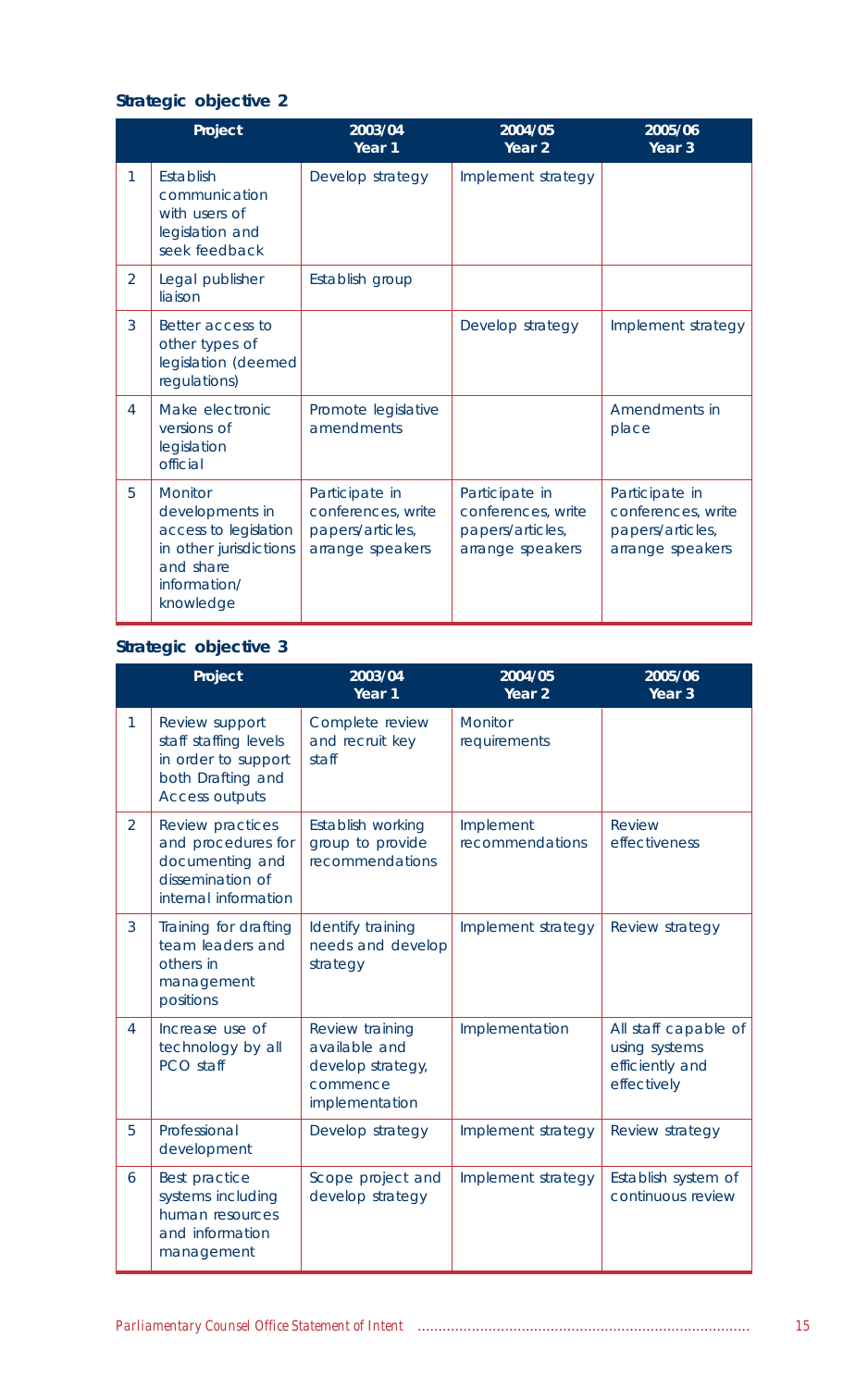## *The 2003/04 Year*

Key issues for the 2003/04 year include—

- maintaining the drafting capability of the PCO to meet Government requirements for legislation
- retaining experienced drafters and specialist support staff
- implementing the PAL Project.

Maintaining drafting capability, retaining specialist staff, and completing the implementation of the PAL Project are the key priorities.

Additional funding has been provided for Output Class D1—Law Drafting Services to maintain drafting capability. The PCO operates policies aimed at retaining drafting staff and providing opportunities for professional development, and funds will be used for additional staff and for the professional development and training of staff. The PCO also has policies and processes that provide quality assurance of legislative drafting, and these will be strengthened in the 2003/04 year by projects that include completing the revision of the PCO Drafting Manual, reviewing the Style Guide, and developing new approaches to drafting.

The PAL Project is designed to bring into effect key changes in the way that the PCO delivers its outputs. The most significant change proposed is the provision and maintenance of a database of up-to-date legislation made available free to the public via the Internet. An interim arrangement that provides the public with free access to the Brookers' database has been available since September 2002. This interim database of legislation is intended to be replaced during 2003 by a new PCO website that provides access to up-to-date legislation and Bills before the House.

Printing arrangements have also changed under the PAL Project. Responsibility for supplying printed copies of Government Bills and Government Supplementary Order Papers to the House transferred to the PCO from the Office of the Clerk with effect from 1 February 2003.

The PCO's implementation partner for the PAL Project is Unisys New Zealand Limited. Arrangements have been entered into with SecuraCopy (part of the Blue Star Print group) for the printing and distribution of legislation. Arrangements have been entered into with Brookers Limited (part of the Thomson group) for the acquisition of an electronic database of legislation,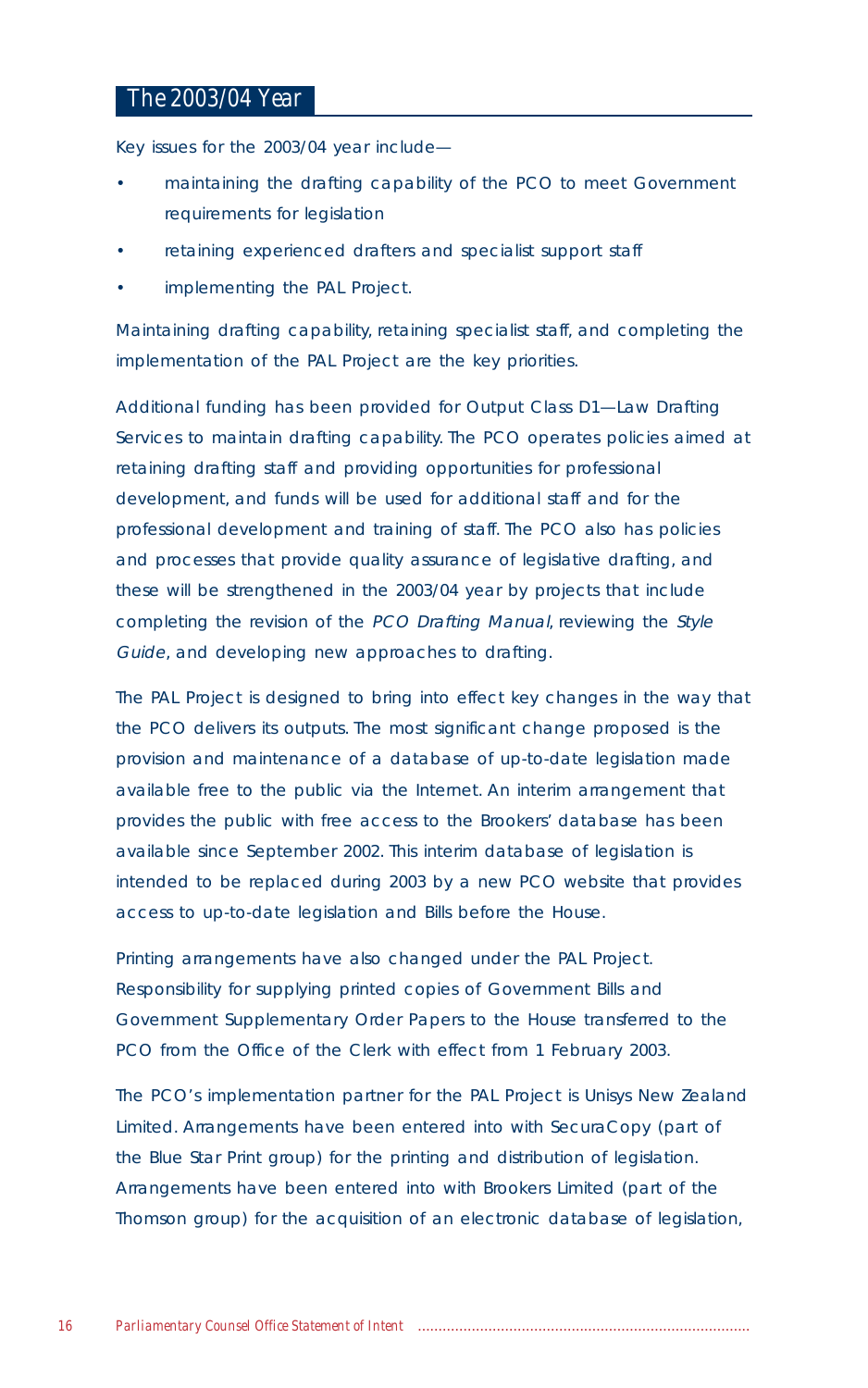and with Datacom Services Limited to make the database available via the Internet.

The PCO is now responsible for pre-publication and printing services for legislation, including services for the Tax Drafting Unit of the IRD. This function was previously undertaken by the Office of the Clerk and the PCO under a joint contract with the printer.

The PCO has, as part of the PAL Project, established a dedicated unit to provide pre-publication services for legislation and a reprints unit to produce official versions of Acts and Statutory Regulations in an up-to-date form using the powers contained in the Acts and Regulations Publication Act 1989.

## *Output Performance*

## **Statement of Objectives Specifying the Performance Forecast for Each Class of Outputs for the Year Ending 30 June 2004**

The PCO has agreed to provide output classes in 2003/04 that meet the requirements of the Attorney-General in terms of their nature, outcome emphasis, timeliness, quality and quantity specifications, and cost.

## *Output Class D1—Law Drafting Services*

#### **Description**

Under this output class, the PCO will deliver a service that provides for—

- drafting Government Bills (including amendments to Government Bills) and Statutory Regulations
- examining and reporting on local Bills and private Bills, and drafting amendments to them.

## **Outcomes**

Contributing to a parliamentary democracy under the rule of law by supporting Parliament and the executive in their law-making role and contributing to the Government's objectives by ensuring that legislation that is necessary to change the law to implement Government policies is effective and clear.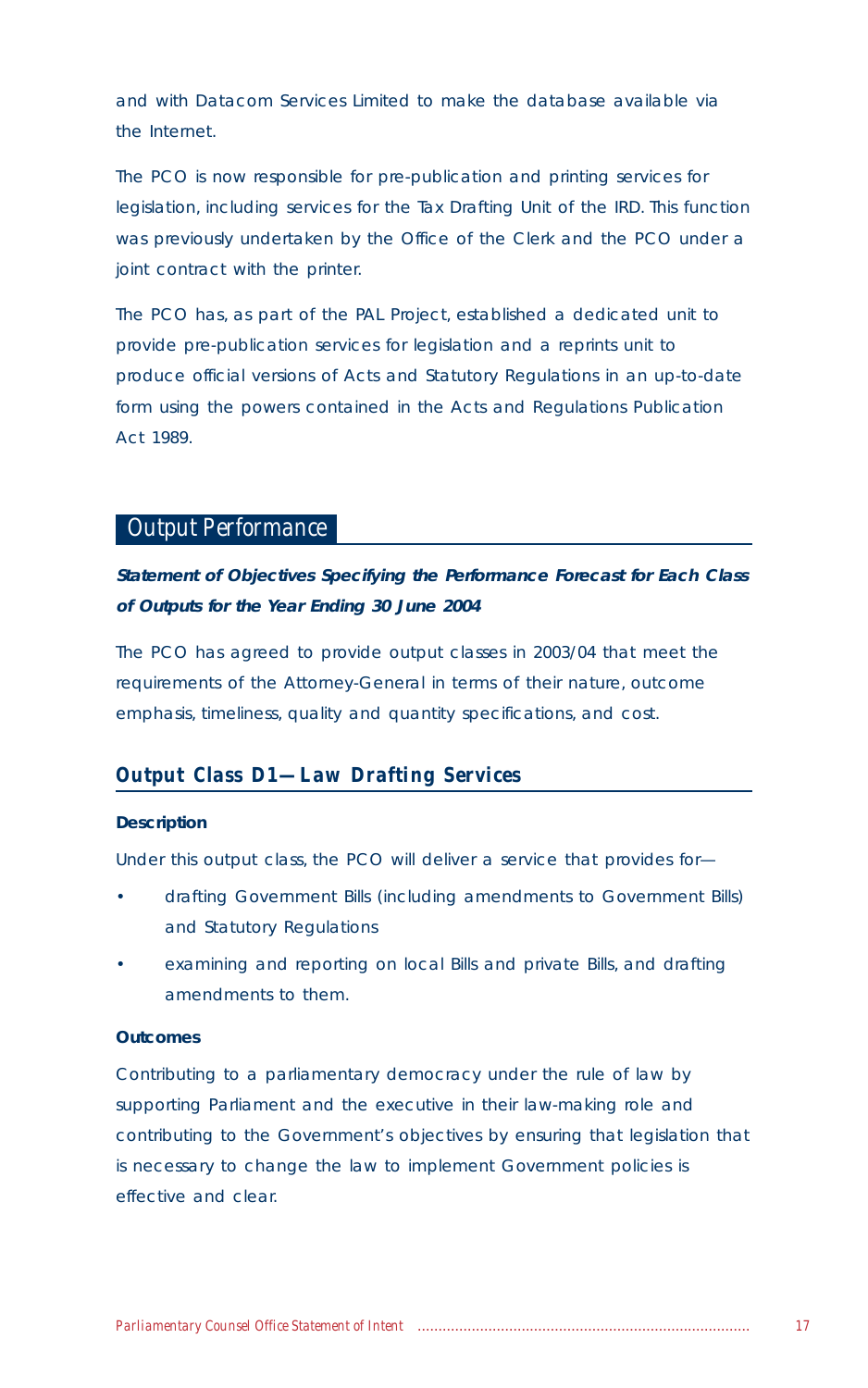#### **Quantity, Quality, Timeliness, and Cost**

This output class is demand driven. It is accordingly difficult to estimate accurately the number of Government Bills and Statutory Regulations that will be drafted in any year, or the extent of the amendments required to Bills before the House. It is anticipated that—

- between 60 and 80 Government Bills will be drafted in the 2003/04 financial year and that amendments to the same number of Bills will be drafted during their passage through the House
- between 300 and 400 Statutory Regulations will be drafted
- between 4 and 8 local Bills and private Bills will be examined, and amendments drafted to the same number.

The quality of the Government Bills and Statutory Regulations drafted and of the examinations of local Bills and private Bills is expected to remain high. The quality of the amendments drafted to Government Bills and to local and private Bills is also expected to remain high.

The Attorney-General's views and the views of instructing departments as to the quality of the work in this output class will be sought.

|         |           |           | Total     | Crown     | Revenue   |
|---------|-----------|-----------|-----------|-----------|-----------|
|         | Cost      | Cost      | Revenue   | Revenue   | Other     |
|         | GST incl. | GST excl. | GST excl. | GST excl. | GST excl. |
| Year    | \$000     | \$000     | \$000     | \$000     | \$000     |
|         |           |           |           |           |           |
| 2003/04 | 7.662     | 6.811     | 6.811     | 6.811     | $\Omega$  |
| 2002/03 | 6,202     | 5,513     | 5.513     | 5,513     | 0         |

#### **Cost**

## *Output Class D2—Access to Legislation*

#### **Description**

Under this output class, the PCO will deliver a service that provides for—

- supplying printed copies of Government Bills and Government Supplementary Order Papers to the House and, on a selective basis, copies of Acts with proposed amendments incorporated
- publishing printed copies of Bills and Supplementary Order Papers, pamphlet copies of Acts and Statutory Regulations, and annual volumes of Acts and Statutory Regulations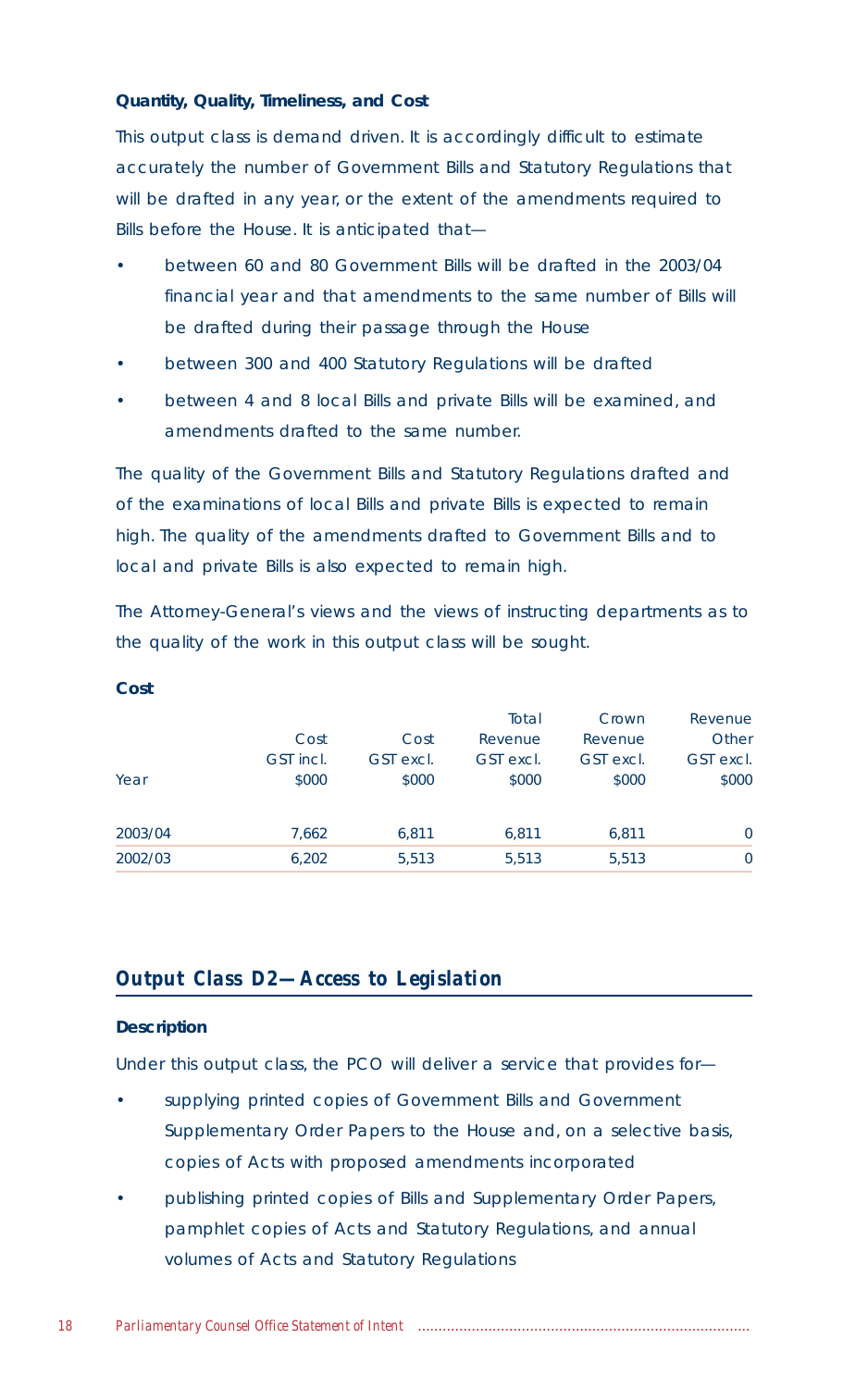- compiling reprints of Acts and Statutory Regulations with their amendments incorporated and publishing them
- providing the above for sale at designated bookshops and by subscription
- publishing the Tables of New Zealand Acts and Ordinances and Statutory Regulations in Force in printed form, and in electronic form on the Internet free of charge
- providing free public access via the Internet to an electronic database of Acts (both as enacted and with their amendments incorporated), Statutory Regulations (both as made and with their amendments incorporated), Bills, and Supplementary Order Papers, and maintaining the electronic database of legislation in an up-todate form.

## **Outcomes**

Contributing to a parliamentary democracy under the rule of law by supporting Parliament and the executive in their law-making role and contributing to the Government's objectives by ensuring that legislation, including Bills and Supplementary Order Papers, is accessible to the public in both printed and electronic form, and by providing printed copies of Government Bills and Government Supplementary Order Papers to the House.

#### **Quantity, Quality, Timeliness, and Cost**

This output class is substantially demand driven. It is accordingly difficult to estimate accurately the number of Bills, Supplementary Order Papers, Acts, and Statutory Regulations that will be published in any year, or the number of printed copies of Bills and Supplementary Order Papers that will be provided to the House. It is anticipated that—

- between 60 and 80 Government Bills, and between 70 and 100 Supplementary Order Papers, will be supplied to the House and published
- between 60 and 80 Acts of Parliament will be published
- between 300 and 400 Statutory Regulations will be published
- the above will be provided for sale at designated bookshops and to subscribers within 5 working days of Bills being introduced, Supplementary Order Papers being released, Acts being assented to, and Statutory Regulations being made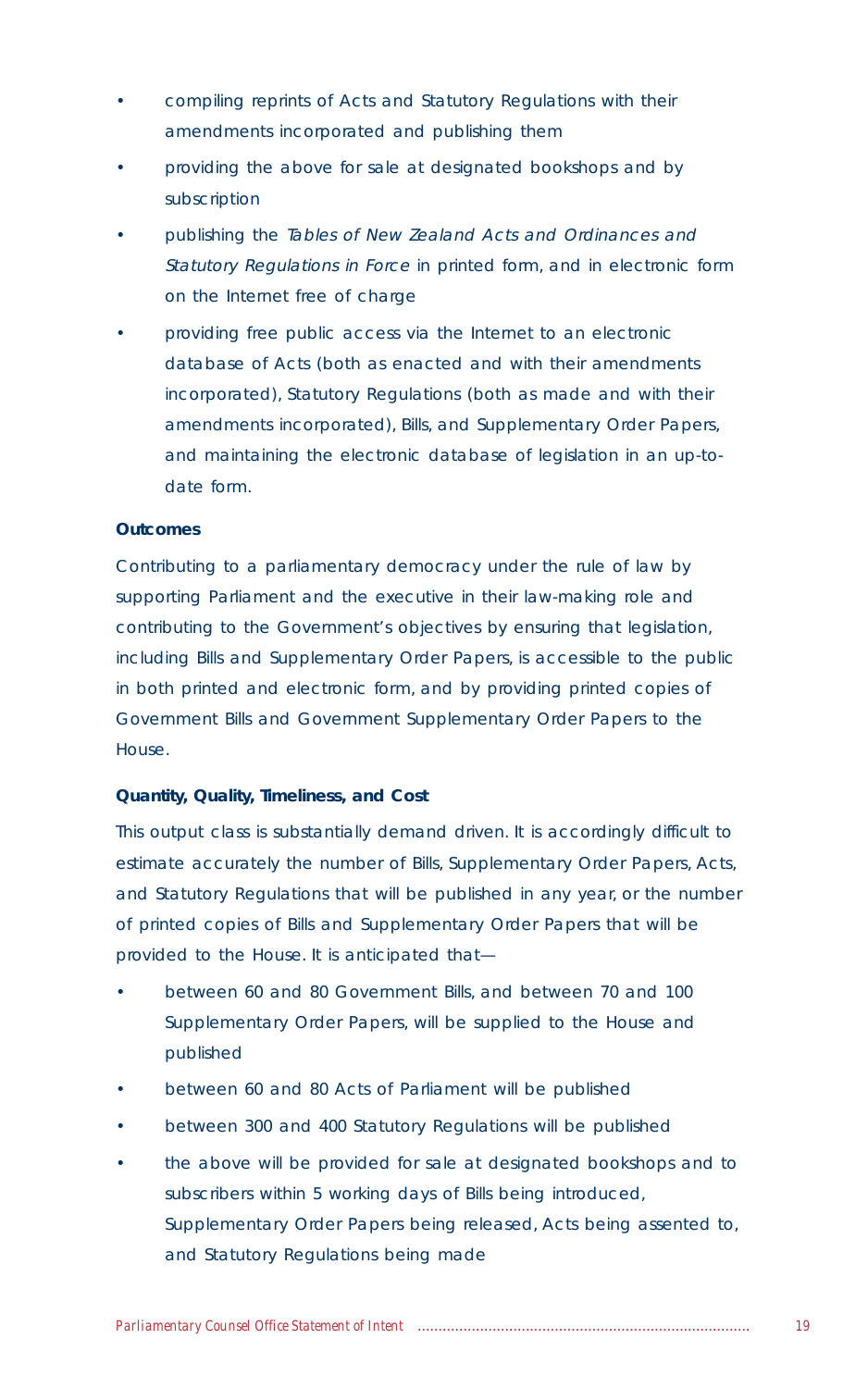- the annual bound volumes of Acts for 2003 and the annual bound volumes of Statutory Regulations for 2003 will be published in the first half of 2004
- reprinted Acts and reprinted Statutory Regulations will be compiled and published in accordance with the PCO reprints policy and the annual reprints programme
- • the 2003 edition of the Tables of New Zealand Acts and Ordinances and Statutory Regulations in Force will be published in both printed and electronic form
- free public access to the database of Acts, Statutory Regulations, Bills, and Supplementary Order Papers will be provided on a 24/7 basis (24 hours a day, 7 days a week)
- the database will be maintained in accordance with the PCO database work programme.

A high standard of accuracy will be maintained. The printed versions of Acts and Statutory Regulations will remain the only authoritative versions until the PCO completes the work necessary to make the electronic database of legislation the official source of New Zealand legislation.

The Attorney-General's views as to the quality of work in this output class will be sought at the end of the financial year. The views of users of legislation will also be sought.

#### **Cost**

|         |           |           | Total     | Crown     | Revenue   |
|---------|-----------|-----------|-----------|-----------|-----------|
|         | Cost      | Cost      | Revenue   | Revenue   | Other     |
|         | GST incl. | GST excl. | GST excl. | GST excl. | GST excl. |
| Year    | \$000     | \$000     | \$000     | \$000     | \$000     |
| 2003/04 | 4.886     | 4.343     | 4,343     | 4,343     | 35        |
| 2002/03 | 4.404     | 3.915     | 3.915     | 3,915     | 35        |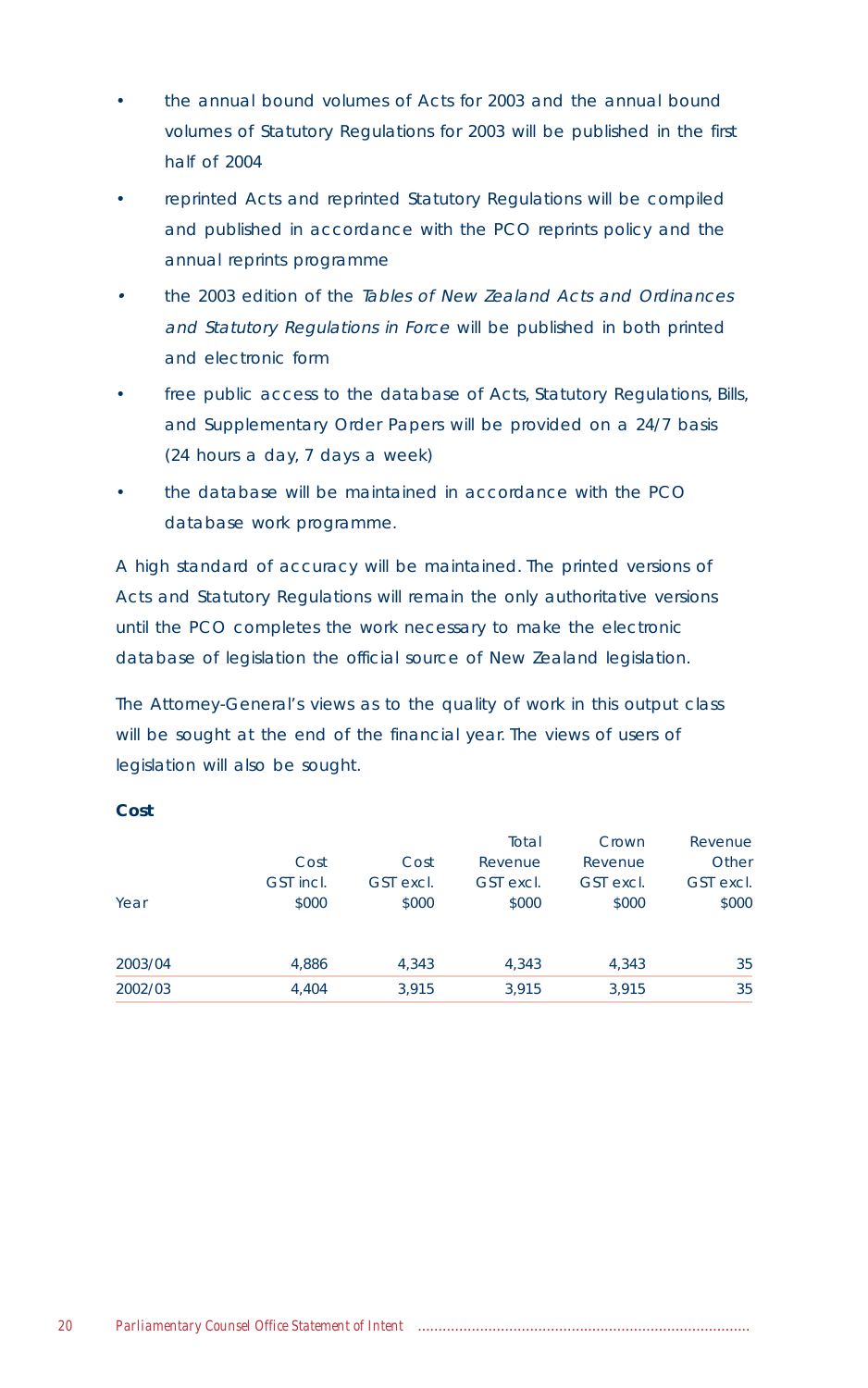# FINANCIAL STATEMENTS FOR 2003/04

# *Summary, Introduction, and Highlights*

## **Summary**

Appropriations for the Parliamentary Counsel Office (PCO) in 2003/04 total \$12,548 million. It is forecast that this will be applied as follows:

- \$7,662 million (61.1% of the Vote) on Law Drafting Services
- \$4,886 million (38.9% of the Vote) on Access to Legislation.

## **Introduction**

These forecast financial statements contain the following statements:

- Financial Performance
- Estimated Financial Position and of Forecast Financial Position
- Forecast Cash Flows
- Reconciliation of Net Cash Flows from Operating Activities to Net Surplus/(Deficit) in the Operating Statement
- Movements in Taxpayers' Funds (Equity)
- Objectives Specifying the Financial Performance Forecast
- Summary of Departmental Output Classes
- GST Status of Departmental Output Classes
- Forecast Details of Fixed Assets by Category
- Significant Underlying Assumptions

## **Highlights**

|                                     | 2002/03         | 2002/03        | 2003/04       |
|-------------------------------------|-----------------|----------------|---------------|
|                                     |                 | Estimated      |               |
|                                     | <b>Budgeted</b> | Actual         | <b>Budget</b> |
|                                     | \$000           | \$000          | \$000         |
|                                     |                 |                |               |
| Revenue: Crown                      | 9.393           | 9.393          | 11,119        |
| Revenue: other                      | 35              | 35             | 35            |
| Output expenses                     | 9,428           | 9,428          | 11,154        |
| Net surplus                         | $\Omega$        | $\overline{0}$ | $\Omega$      |
| Taxpayers' funds                    | 6,168           | 6,168          | 6,168         |
| Net cash flows from operation,      |                 |                |               |
| investing, and financing activities | 657             | 657            | 815           |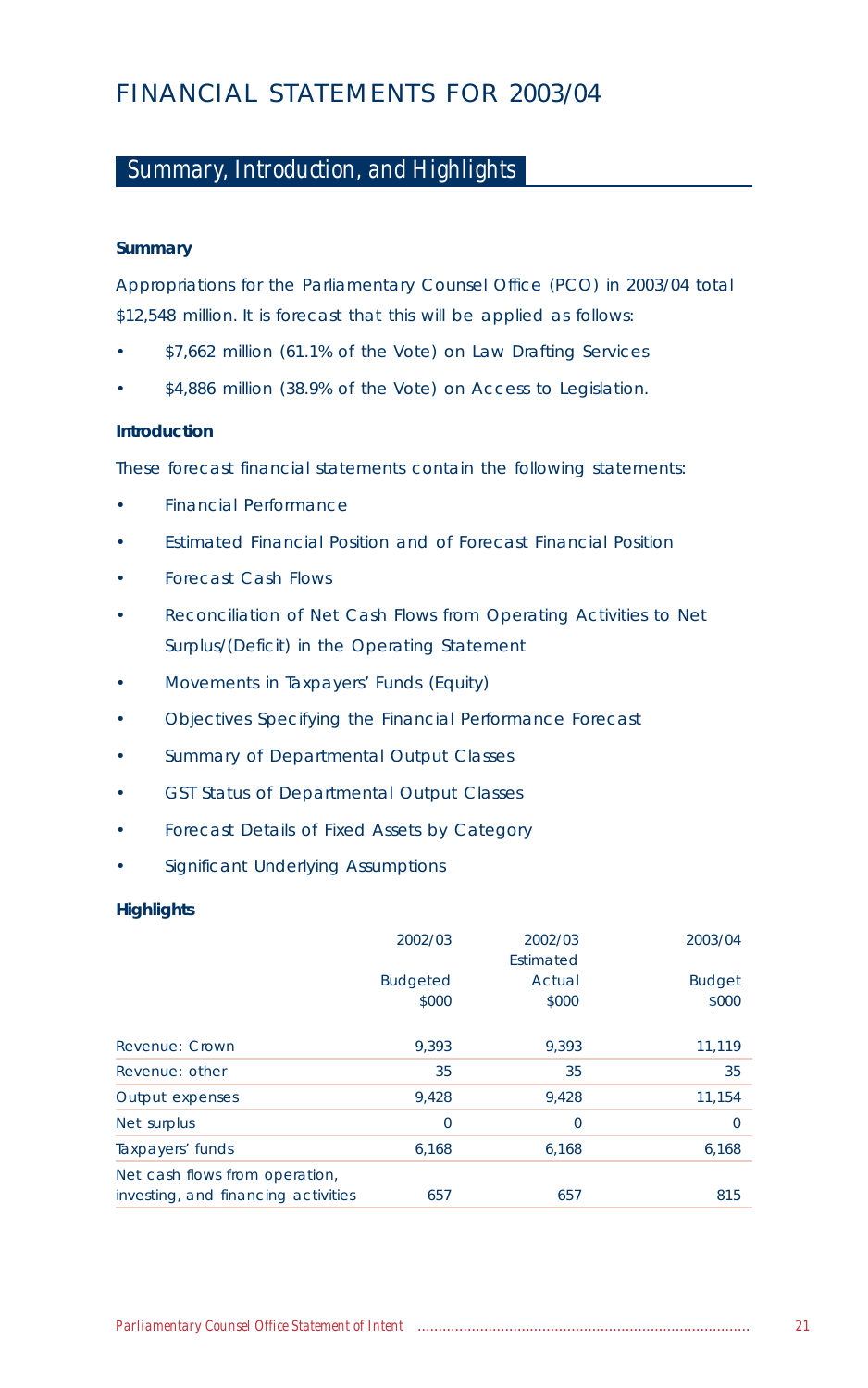## *Statement of Responsibility*

The forecast financial statements of the Parliamentary Counsel Office for the year ending 30 June 2004, which are contained in this report, have been prepared in accordance with section 34A of the Public Finance Act 1989.

The Chief Parliamentary Counsel acknowledges, in signing this statement, that he is responsible for the forecast financial statements contained in this report.

The financial performance forecast to be achieved by the Parliamentary Counsel Office for the year ending 30 June 2004 that is specified in the statement of objectives is as agreed with the Attorney-General, who is the Minister responsible for the financial performance of the Parliamentary Counsel Office.

The performance for each class of outputs forecast to be achieved by the Parliamentary Counsel Office for the year ending 30 June 2004 that is specified in the statement of objectives is as agreed with the Attorney-General, who is the Minister responsible for the Vote administered by the Parliamentary Counsel Office.

We certify that the information contained in this report is consistent with the appropriations contained in the Estimates of Appropriations for the year ending 30 June 2004 that are being laid before the House of Representatives under section 9 of the Public Finance Act 1989.

Signed Countersigned

Her-

George Tanner, QC Julia Kennedy Chief Parliamentary Counsel Manager Support Services Date: 1 May 2003 Date: 1 May 2003

Kennech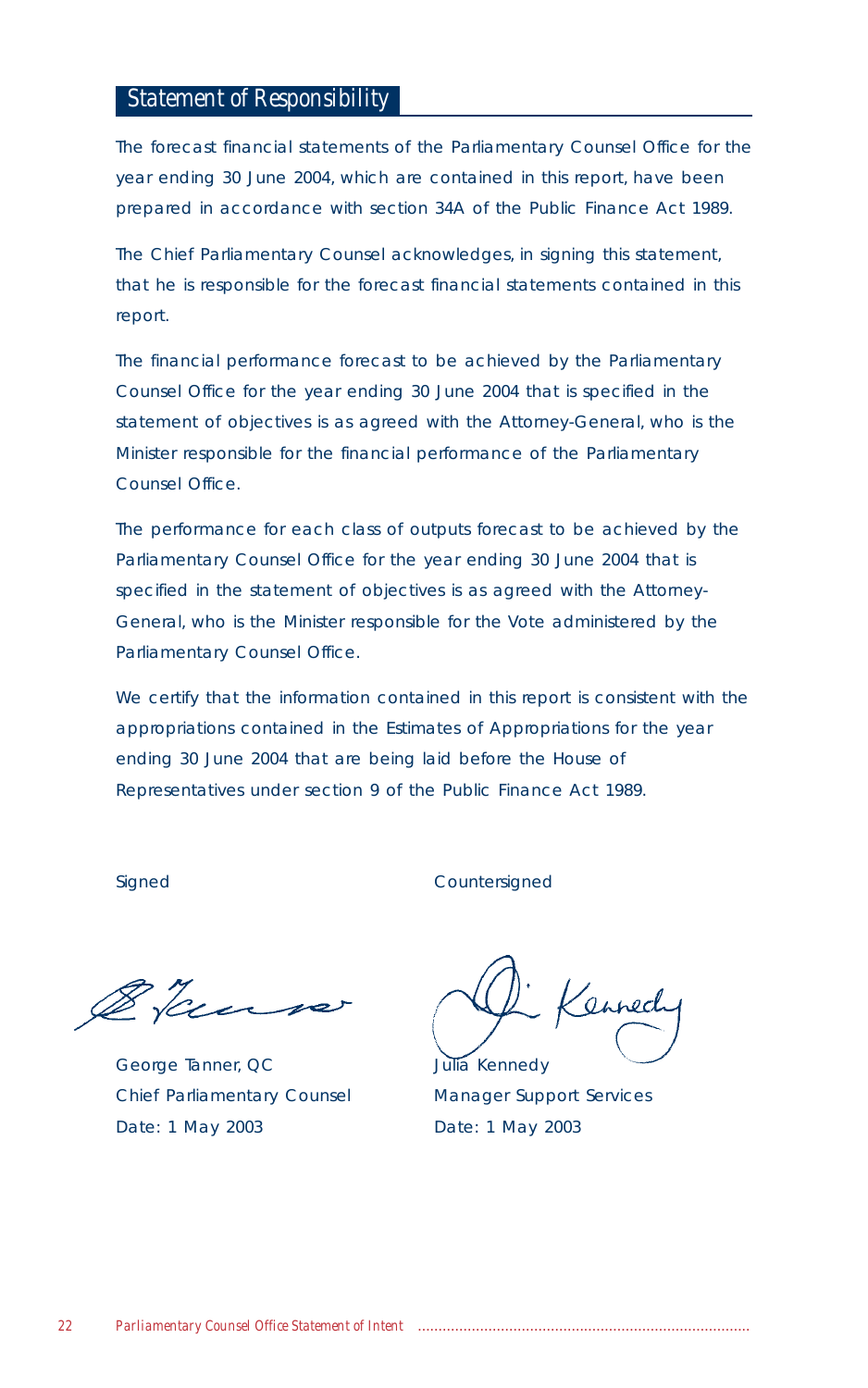# Statement of Financial Performance *for the year ending 30 June 2004*

|                       | 2002/03                        | 2002/03<br>Estimated | 2003/04                |
|-----------------------|--------------------------------|----------------------|------------------------|
|                       | Budgeted <sup>1</sup><br>\$000 | Actual<br>\$000      | <b>Budget</b><br>\$000 |
| Revenue               |                                |                      |                        |
| Crown                 | 9,393                          | 9,393                | 11,119                 |
| Other                 | 35                             | 35                   | 35                     |
| Interest              | $\mathbf 0$                    | $\mathbf 0$          | $\mathbf{0}$           |
| <b>Total revenue</b>  | 9,428                          | 9,428                | 11,154                 |
| <b>Expenses</b>       |                                |                      |                        |
| Output expenses:      |                                |                      |                        |
| Personnel             | 4,529                          | 4,529                | 5,517                  |
| Operating             | 3,837                          | 3,837                | 4,490                  |
| Depreciation          | 696                            | 696                  | 620                    |
| Capital charge        | 366                            | 366                  | 527                    |
| <b>Total expenses</b> | 9,428                          | 9,428                | 11,154                 |
| Net surplus (deficit) | $\mathbf 0$                    | $\mathbf 0$          | 0                      |

<sup>1</sup> This incorporates both Main Estimates and Supplementary Estimates appropriations for 2002/03.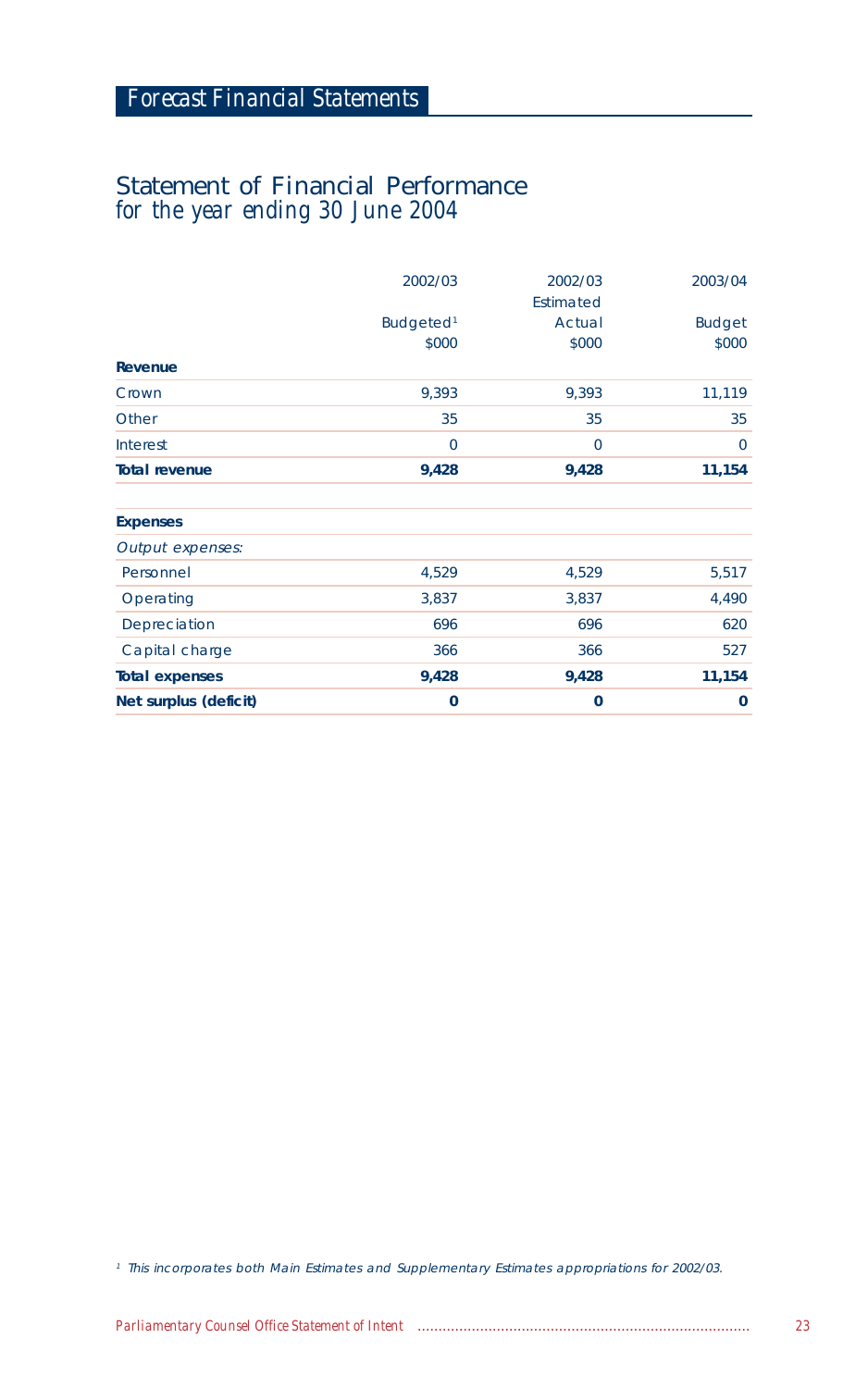# Statement of Estimated Financial Position *as at 30 June 2003*

# and of Forecast Financial Position *as at 30 June 2004*

|                                                  |              | Estimated      |              |
|--------------------------------------------------|--------------|----------------|--------------|
|                                                  | Actual       | Actual         | Projected    |
|                                                  | as at        | as at          | as at        |
|                                                  | 30 June      | 30 June        | 30 June      |
|                                                  | 2002         | 2003           | 2004         |
|                                                  | \$000        | \$000          | \$000        |
| <b>Assets</b>                                    |              |                |              |
| Current assets:                                  |              |                |              |
| Cash and bank balances                           | 1,094        | 657            | 815          |
| Prepayments                                      | $\mathbf{0}$ | 19             | 19           |
| Receivables and advances                         | 10           | 0              | $\mathbf{0}$ |
| <b>Debtor Crown</b>                              | 329          | 328            | 328          |
| Total current assets                             | 1,433        | 1,004          | 1,162        |
| Non-current assets:                              |              |                |              |
| Physical assets <sup>2</sup>                     | 2,530        | 5,934          | 5,814        |
| Total non-current assets                         | 2,530        | 5,934          | 5,814        |
| <b>Total assets</b>                              | 3,963        | 6,938          | 6,976        |
| <b>Liabilities</b>                               |              |                |              |
| <b>Current liabilities:</b>                      |              |                |              |
| Payables and provisions                          | 1,247        | 423            | 423          |
| Provision for payment of net surplus             | 39           | $\overline{0}$ | $\mathbf{0}$ |
| Provision for employee entitlements <sup>3</sup> | 309          | 347            | 385          |
| Total current liabilities                        | 1,595        | 770            | 808          |
| Long-term liabilities:                           |              |                |              |
| Provision for employee entitlements              | $\mathbf{0}$ | 0              | 0            |
| Total long-term liabilities                      | 0            | 0              | 0            |
| <b>Total liabilities</b>                         | 1,595        | 770            | 808          |
| <b>Taxpayers' funds</b>                          |              |                |              |
| <b>General funds</b>                             | 2,368        | 6,168          | 6,168        |
| Total taxpayers' funds                           | 2,368        | 6,168          | 6,168        |
| Total liabilities and taxpayers' funds           | 3,963        | 6,938          | 6,976        |

<sup>2</sup> Further details of physical assets are contained under Forecast Details of Fixed Assets by Category as at 30 June 2004.

<sup>3</sup> This includes leave and retirement entitlement provisions.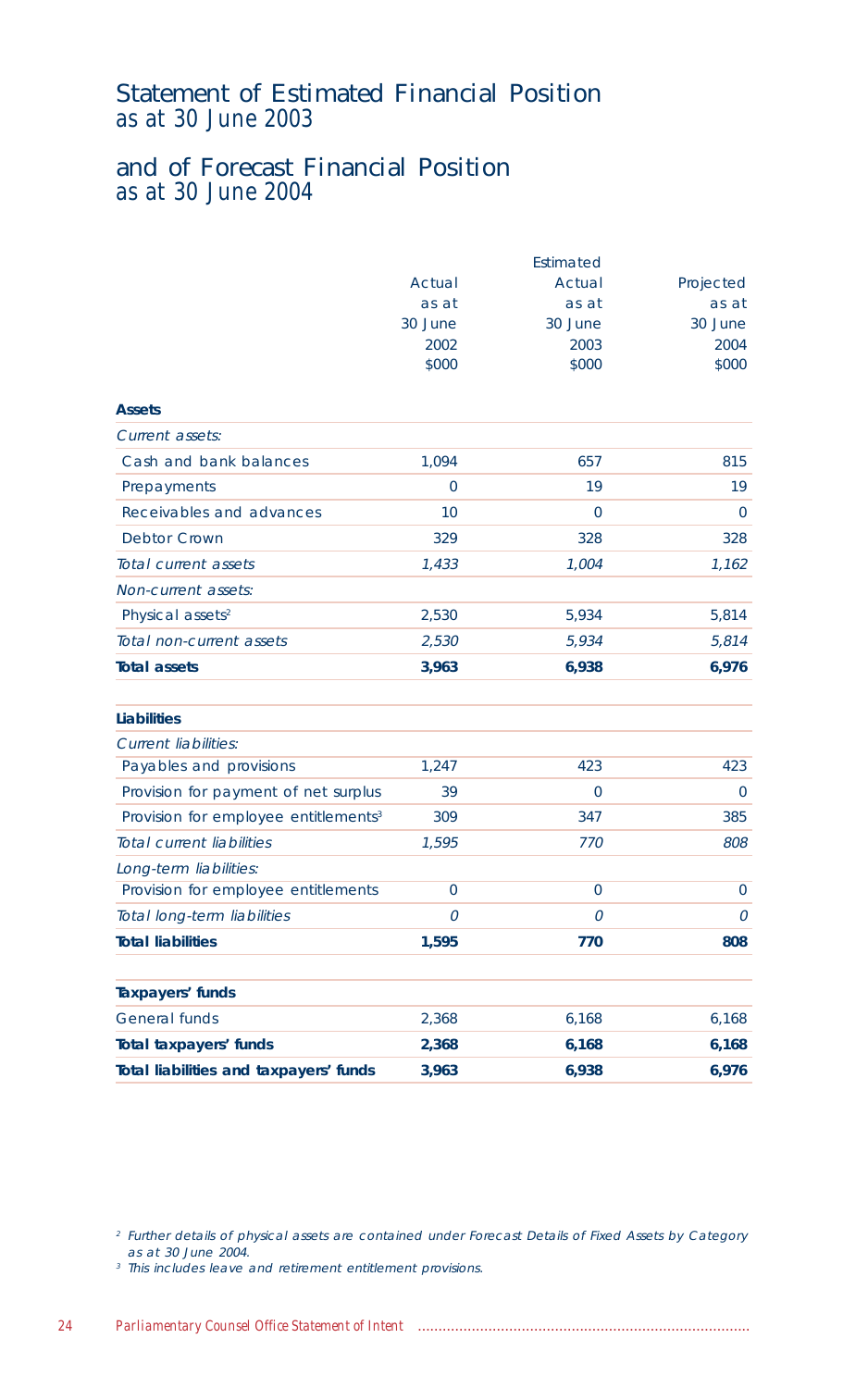# Statement of Forecast Cash Flows *for the year ending 30 June 2004*

|                                                     |       | 2002/03                  | 2002/03<br>Estimated | 2003/04                |
|-----------------------------------------------------|-------|--------------------------|----------------------|------------------------|
|                                                     |       | <b>Budgeted</b><br>\$000 | Actual<br>\$000      | <b>Budget</b><br>\$000 |
| Cash flows from operating activities                |       |                          |                      |                        |
| Cash provided from:                                 |       |                          |                      |                        |
| Supply of outputs to:                               | Crown | 9,394                    | 9,394                | 11,119                 |
|                                                     | Other | 45                       | 45                   | 35                     |
| Interest                                            |       | $\Omega$                 | 0                    | $\Omega$               |
| Cash disbursed to:                                  |       |                          |                      |                        |
| Cost of producing outputs:                          |       |                          |                      |                        |
| Output expenses                                     |       | (8, 101)                 | (8, 101)             | (9,969)                |
| Capital charge                                      |       | (392)                    | (392)                | (527)                  |
| Net cash flows from operating activities            |       | 946                      | 946                  | 658                    |
| Cash flows from investing activities                |       |                          |                      |                        |
| Cash provided from:                                 |       |                          |                      |                        |
| Sale of physical assets                             |       | $\Omega$                 | 0                    | $\mathbf{0}$           |
| Cash disbursed to:                                  |       |                          |                      |                        |
| Purchase of physical assets                         |       | (5, 144)                 | (5, 144)             | (500)                  |
| Net cash flows from investing activities            |       | (5, 144)                 | (5, 144)             | (500)                  |
| Cash flows from financing activities                |       |                          |                      |                        |
| Cash provided from:                                 |       |                          |                      |                        |
| Capital contribution from the Crown                 |       | 3,800                    | 3,800                | $\mathbf{0}$           |
| Cash disbursed to:                                  |       |                          |                      |                        |
| Payment of surplus to the Crown                     |       | (39)                     | (39)                 | $\mathbf{0}$           |
| Net cash flows from financing activities            |       | 3,761                    | 3,761                | $\mathbf{0}$           |
| Net increase/(decrease) in cash held                |       | (437)                    | (437)                | 158                    |
| Opening total cash balance at 1 July                |       | 1.094                    | 1,094                | 657                    |
| Closing total cash balances at<br>30 June projected |       | 657                      | 657                  | 815                    |
|                                                     |       |                          |                      |                        |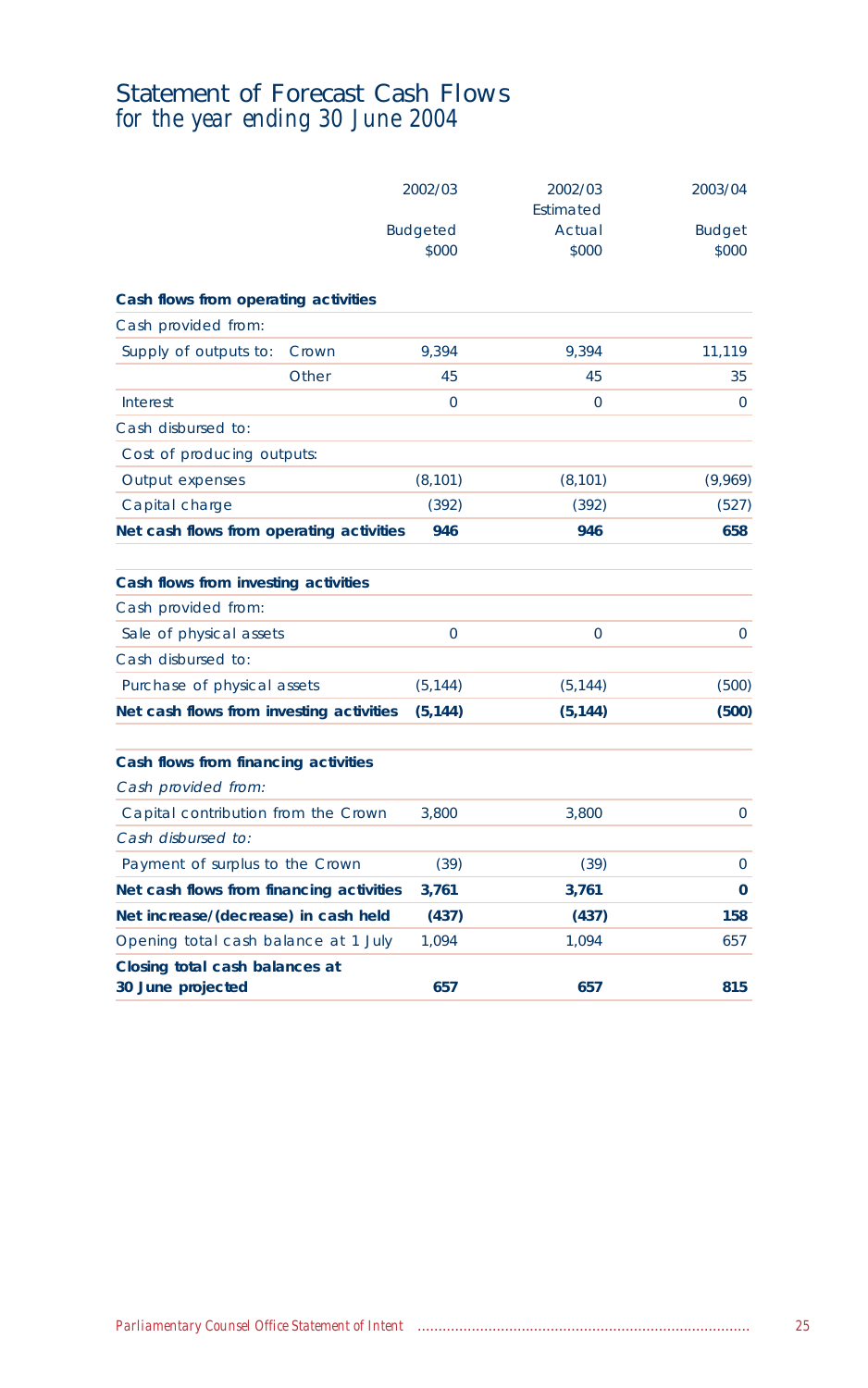# Reconciliation of Net Cash Flows from Operating Activities to Net Surplus/(Deficit) in the Operating Statement *for the year ending 30 June 2003*

|                                          | 2002/03                  | 2002/03<br><b>Fstimated</b> | 2003/04                |
|------------------------------------------|--------------------------|-----------------------------|------------------------|
|                                          | <b>Budgeted</b><br>\$000 | Actual<br>\$000             | <b>Budget</b><br>\$000 |
| Operating surplus/(deficit)              | $\mathbf{0}$             | 0                           | $\mathbf{0}$           |
| Add/(deduct) non-cash                    |                          |                             |                        |
| expenses/(revenues) from operating       |                          |                             |                        |
| statement                                |                          |                             |                        |
| Depreciation and amortisation            | 696                      | 696                         | 620                    |
| Add/(deduct) non-cash working capital    |                          |                             |                        |
| reductions/(increases) from balance      |                          |                             |                        |
| sheet <sup>4</sup>                       |                          |                             |                        |
| (Increase)/decrease in receivables       |                          |                             |                        |
| and advances                             | 10                       | 10                          | $\mathbf{0}$           |
| (Increase)/decrease in debtor Crown      | 1                        | 1                           | 0                      |
| (Increase)/decrease in prepayments       | (19)                     | (19)                        | $\mathbf 0$            |
| Increase/(decrease) in payables and      |                          |                             |                        |
| provisions <sup>5</sup>                  | 258                      | 258                         | 38                     |
| Net cash flows from operating activities | 946                      | 946                         | 658                    |

# Statement of Movements in Taxpayers' Funds (Equity) *as at 30 June 2004*

| Taxpayers' funds at end of period              | 6,168          | 6,168          |
|------------------------------------------------|----------------|----------------|
| Crown                                          | $\overline{0}$ | $\Omega$       |
| Total adjustments for flows to and from the    |                |                |
| Provisions for payment of surplus to the Crown | $\mathbf 0$    | $\Omega$       |
| during the period                              | 3,800          | $\Omega$       |
| Add capital contributions from the Crown       |                |                |
| Adjustments for flows to and from the Crown    |                |                |
| the period                                     | $\circ$        | $\Omega$       |
| Total recognised revenues and expenses for     |                |                |
| Add/(deduct) net surplus/(deficit)             | $\circ$        | $\Omega$       |
| Taxpayers' funds at start of period            | 2,368          | 6,168          |
|                                                | \$000          | \$000          |
|                                                | 30 June 2003   | 30 June 2004   |
|                                                | Position as at | Position as at |
|                                                | Estimated      | Projected      |

<sup>4</sup> These figures exclude changes in fixed assets, debtors, and creditors.

<sup>5</sup> Excludes movements in provisions for employee entitlements.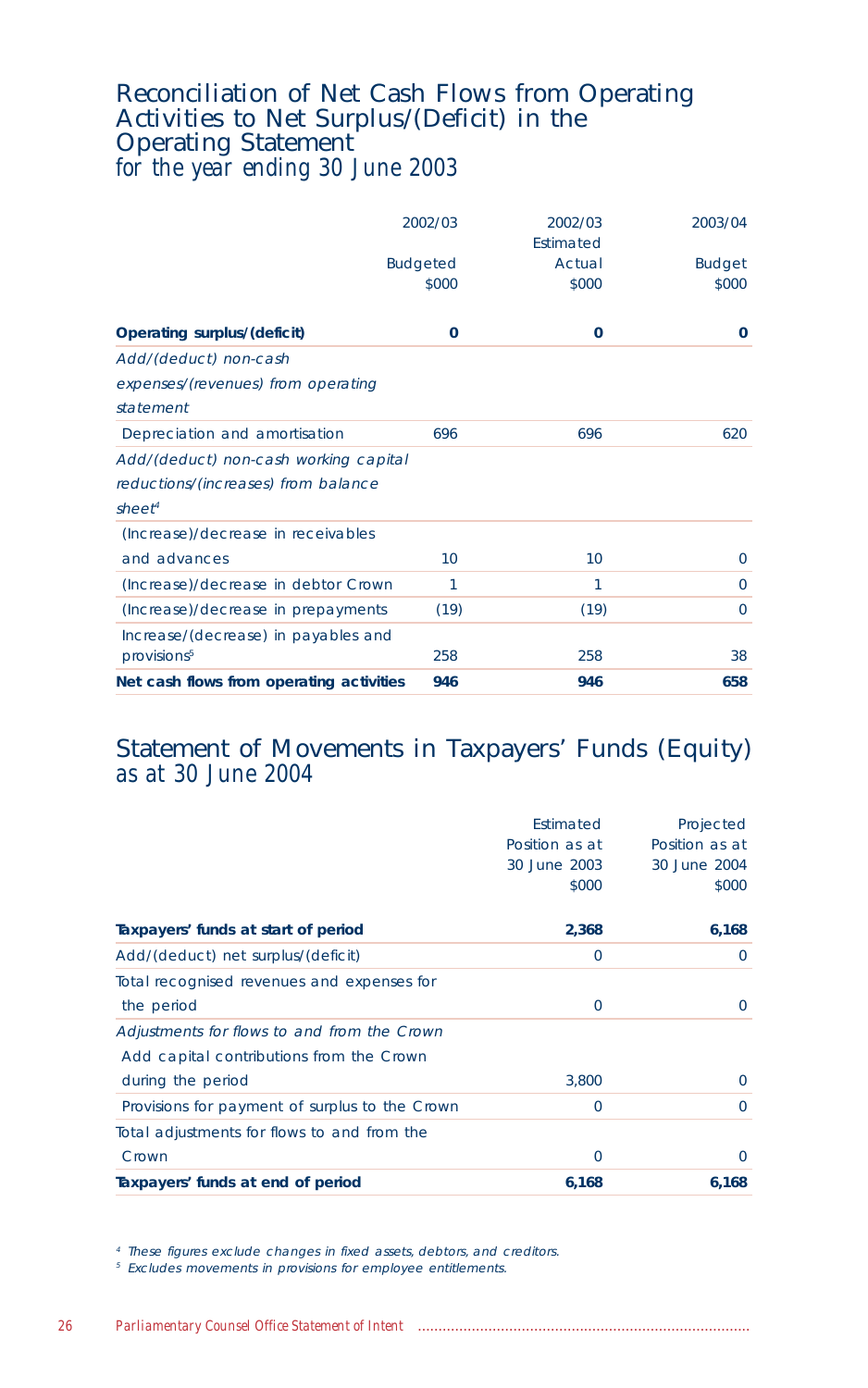## Statement of Objectives Specifying the Financial Performance Forecast for the Parliamentary Counsel Office *for the year ending 30 June 2004*

|                                            | Unit  | 2002/03         | 2002/03<br>Estimated | 2003/04       |
|--------------------------------------------|-------|-----------------|----------------------|---------------|
|                                            |       | <b>Budgeted</b> | Actual               | <b>Budget</b> |
| <b>Operating results</b>                   |       |                 |                      |               |
| Revenue: other                             | \$000 | 35              | 35                   | 35            |
| Revenue: interest                          | \$000 | 0               | $\Omega$             | $\mathbf{0}$  |
| Output expenses                            | \$000 | 9,428           | 9,428                | 11,154        |
| Operating surplus before<br>capital charge | \$000 | 366             | 366                  | 527           |
| Net surplus                                | \$000 | 0               | 0                    | $\mathbf{0}$  |
| <b>Working capital</b>                     |       |                 |                      |               |
| Liquid ratio <sup>6</sup>                  | %     | 237.35          | 237.35               | 274.7         |
| Net current assets                         | \$000 | 234             | 234                  | 354           |
| Current ratio                              | %     | 130.39          | 130.39               | 354           |
| Average debtors outstanding                | days  | $\Omega$        | $\Omega$             | $\mathbf{0}$  |
| Average creditors outstanding              | days  | 0               | 0                    | $\mathbf 0$   |
| <b>Resource utilisation</b>                |       |                 |                      |               |
| Physical assets:                           |       |                 |                      |               |
| Total physical assets at year end          | \$000 | 5,934           | 5,934                | 5,814         |
| Additions as % of physical assets          | %     | 86.68           | 86.68                | 8.59          |
| Physical assets as % of total assets       | %     | 85.53           | 85.53                | 83.34         |
| Taxpayers' funds at year end               | \$000 | 6,168           | 6,168                | 6,168         |
| Forecast net cash flows                    |       |                 |                      |               |
| Surplus/(deficit) operating activities     | \$000 | 946             | 946                  | 658           |
| Surplus/(deficit) investing activities     | \$000 | (5, 144)        | (5, 144)             | (500)         |
| Surplus/(deficit) financing activities     | \$000 | 3,761           | 3,761                | $\mathbf{0}$  |
| Cash disbursed to producing<br>outputs     | \$000 | 8,101           | 8,101                | 9,969         |
| Net increase/(decrease) in cash<br>held    | \$000 | (437)           | (437)                | 158           |

<sup>6</sup> Total cash and bank balances as a proportion to creditors and short-term (current) payables.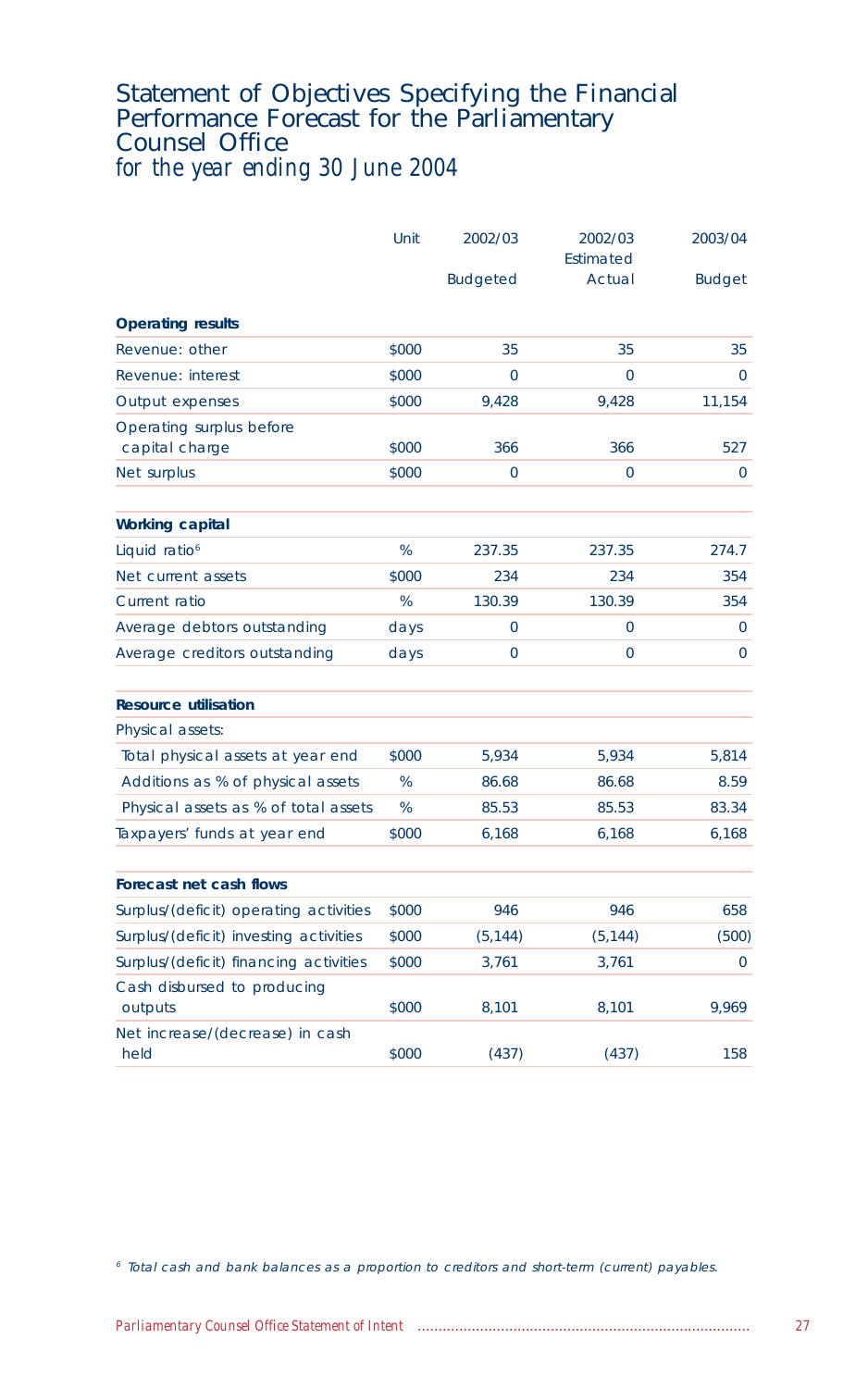# Summary of Departmental Output Classes

Departmental output classes to be delivered by the PCO, and their associated revenue, expenses, and surplus and deficit are summarised below:

|                                                                                  | Output Operating Statements 2003/04                                                                                                                                                                                                                                                                                                                                                                                                                                                                                                                                                                                          |                            |                                   |                            |                                    |                                |
|----------------------------------------------------------------------------------|------------------------------------------------------------------------------------------------------------------------------------------------------------------------------------------------------------------------------------------------------------------------------------------------------------------------------------------------------------------------------------------------------------------------------------------------------------------------------------------------------------------------------------------------------------------------------------------------------------------------------|----------------------------|-----------------------------------|----------------------------|------------------------------------|--------------------------------|
| Departmental<br><b>Output Class</b>                                              | <b>Description</b>                                                                                                                                                                                                                                                                                                                                                                                                                                                                                                                                                                                                           | Revenue:<br>Crown<br>\$000 | Revenue:<br><b>Depts</b><br>\$000 | Revenue:<br>Other<br>\$000 | Total<br><b>Expenses</b><br>\$0007 | Surplus/<br>(deficit)<br>\$000 |
| Vote<br>Parliamentary<br>Counsel<br>D1-Law<br><b>Drafting</b><br><b>Services</b> | Drafting of<br><b>Government Bills</b><br>(including<br>amendments) and<br><b>Statutory Regulations;</b><br>examining and<br>reporting on local<br>and private Bills and<br>drafting amendments<br>to them.                                                                                                                                                                                                                                                                                                                                                                                                                  | 6,811                      |                                   |                            | 6,811                              |                                |
| D <sub>2</sub> -Access<br>to Legislation                                         | Supplying printed<br>copies of Bills and<br>Supplementary Order<br>Papers to the House<br>and, on a selective<br>basis, copies of Acts<br>with proposed<br>amendments<br>incorporated.<br>Publishing printed<br>copies of Bills and<br>Supplementary Order<br>Papers, pamphlet<br>copies of Acts and<br><b>Statutory Regulations,</b><br>and annual volumes<br>of Acts and Statutory<br>Regulations.<br>Compiling reprints of<br>Acts and Statutory<br>Regulations with their<br>amendments<br>incorporated and<br>publishing them.<br>Providing the above<br>for sale at<br>designated<br>bookshops and by<br>subscription. |                            |                                   |                            |                                    |                                |

<sup>7</sup> Corresponds to the appropriated sum excluding GST.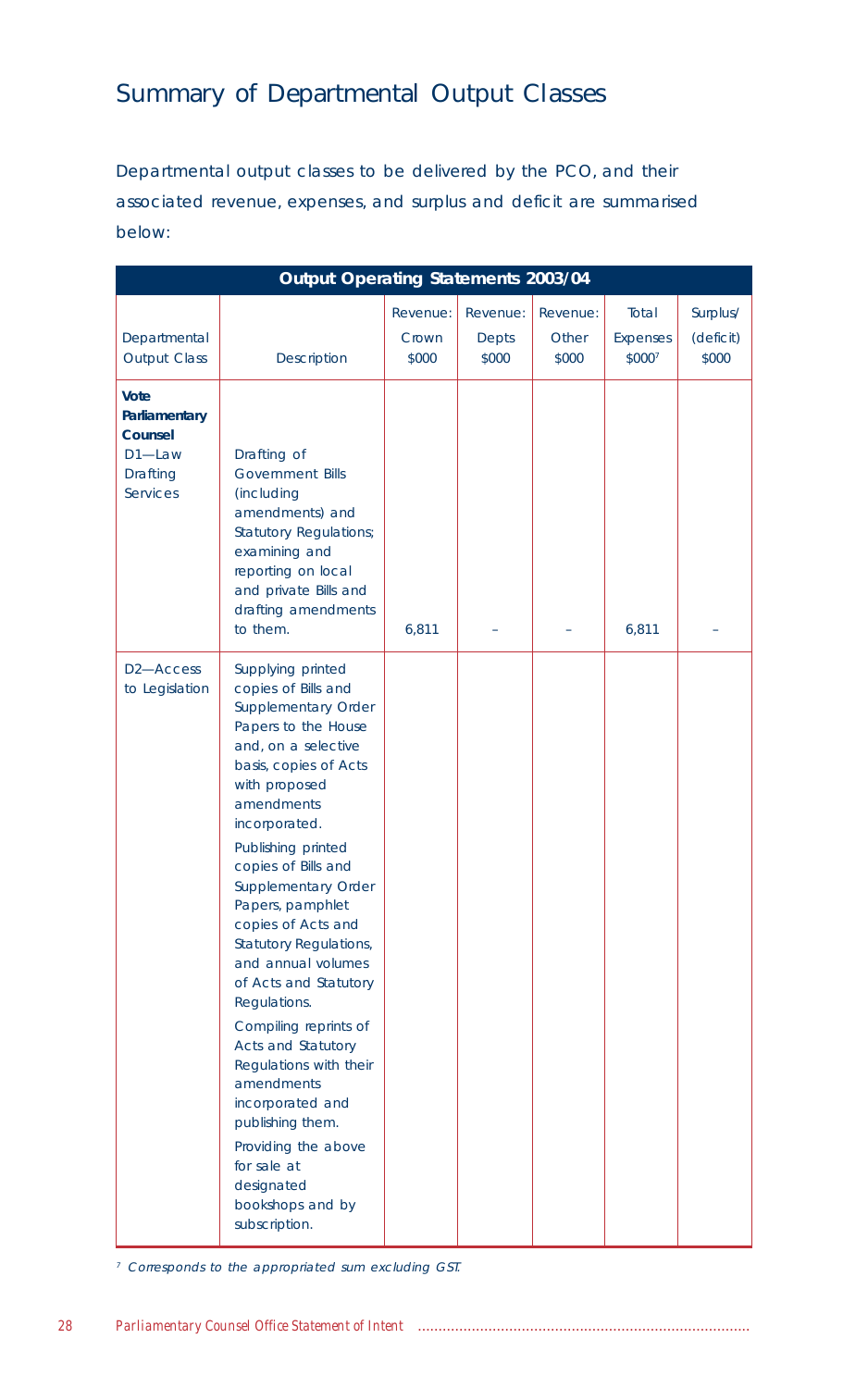| Departmental<br><b>Output Class</b>                    | Description                                                                                                                                                                                                                                                                                                                                                                                                        | Revenue:<br>Crown<br>\$000 | Revenue:<br><b>Depts</b><br>\$000 | Revenue:<br>Other<br>\$000 | Total<br><b>Expenses</b><br>\$000 <sup>8</sup> | Surplus/<br>(deficit)<br>\$000 |
|--------------------------------------------------------|--------------------------------------------------------------------------------------------------------------------------------------------------------------------------------------------------------------------------------------------------------------------------------------------------------------------------------------------------------------------------------------------------------------------|----------------------------|-----------------------------------|----------------------------|------------------------------------------------|--------------------------------|
| D <sub>2</sub> -Access<br>to Legislation-<br>continued | Publishing the Tables<br>of New Zealand<br><b>Acts and Ordinances</b><br>and Statutory<br>Regulations in Force,<br>in printed and in<br>electronic form.<br>Providing free public<br>access via the<br>Internet to an<br>electronic database<br>of legislation,<br>including Bills and<br>Supplementary Order<br>Papers, and<br>maintaining the<br>electronic database<br>of legislation in an<br>up-to-date form. | 4,308                      |                                   | 35                         | 4,343                                          |                                |

<sup>8</sup> Corresponds to the appropriated sum excluding GST.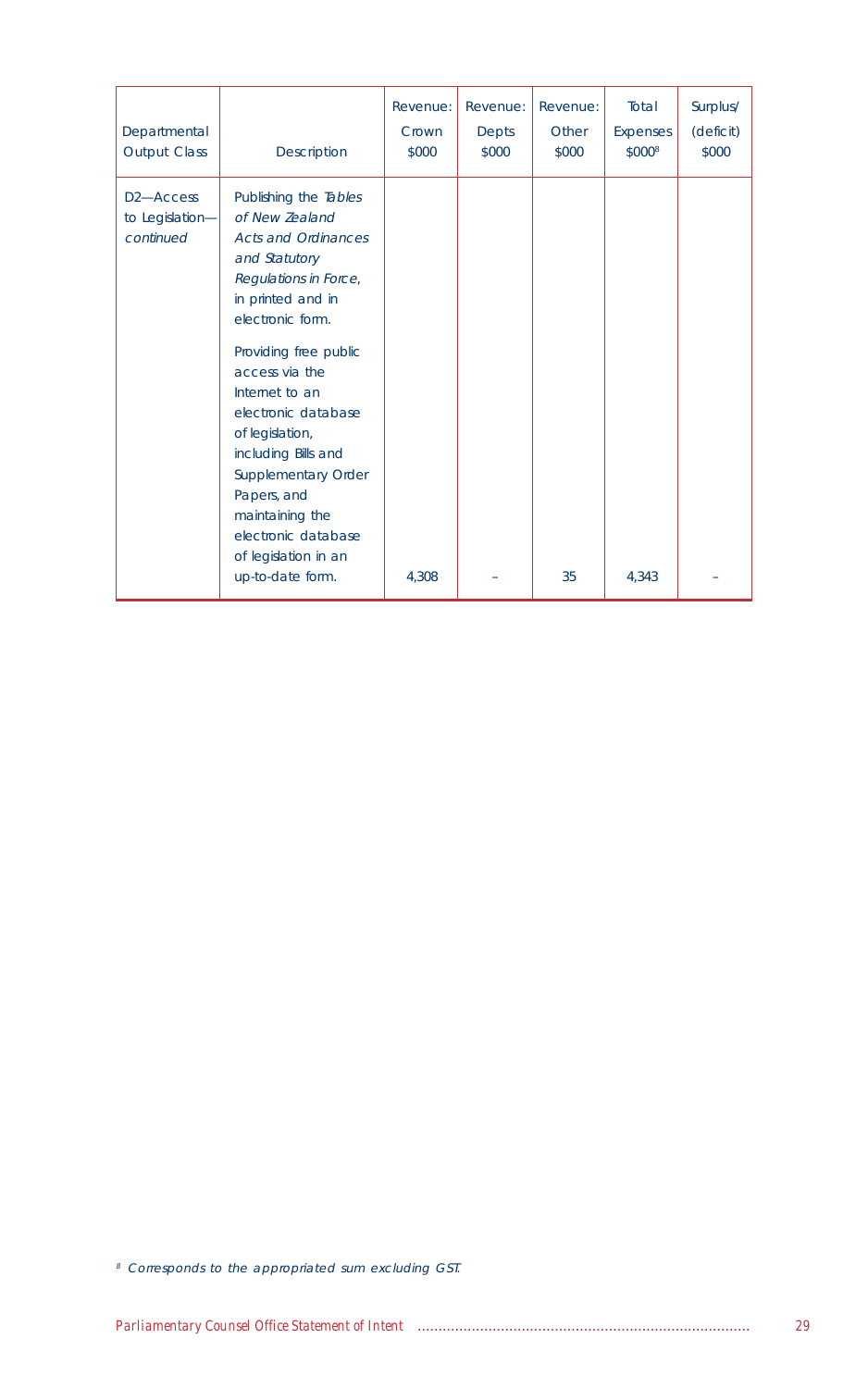# GST Status of Departmental Output Classes

|                                       | GST excl. | <b>GST</b> | GST incl. |
|---------------------------------------|-----------|------------|-----------|
| Departmental Output Class             | \$000     | \$000      | \$000     |
| <b>Vote Parliamentary Counsel</b>     |           |            |           |
| D1-Law Drafting Services              | 6.811     | 851        | 7.662     |
| D <sub>2</sub> -Access to Legislation | 4.343     | 543        | 4.886     |
| Total departmental output classes     | 11.154    | 1.394      | 12.548    |

# Forecast Details of Fixed Assets by Category *as at 30 June 2004*

|                         | 30 June 2003<br>Estimated   |               | 30 June 2004 Projected Position      |                            |  |
|-------------------------|-----------------------------|---------------|--------------------------------------|----------------------------|--|
|                         | Actual<br>Position<br>\$000 | Cost<br>\$000 | Accumulated<br>Depreciation<br>\$000 | Net Book<br>Value<br>\$000 |  |
| Computers and equipment | 5.544                       | 7,033         | 1.544                                | 5,489                      |  |
| Furniture and fittings  | 362                         | 1.259         | 953                                  | 306                        |  |
| Motor vehicles          | 28                          | 70            | 51                                   | 19                         |  |
| Total                   | 5,934                       | 8,362         | 2,548                                | 5,814                      |  |

# Significant Underlying Assumptions

These forecast financial statements have been compiled on the basis of Government policies.

These forecast financial statements have been prepared in accordance with section 34A of the Public Finance Act 1989 and comply with generally accepted accounting practice. The measurement base applied is historical cost.

The accrual basis of accounting has been used for the preparation of these forecast financial statements.

These forecast financial statements have been prepared on a goingconcern basis.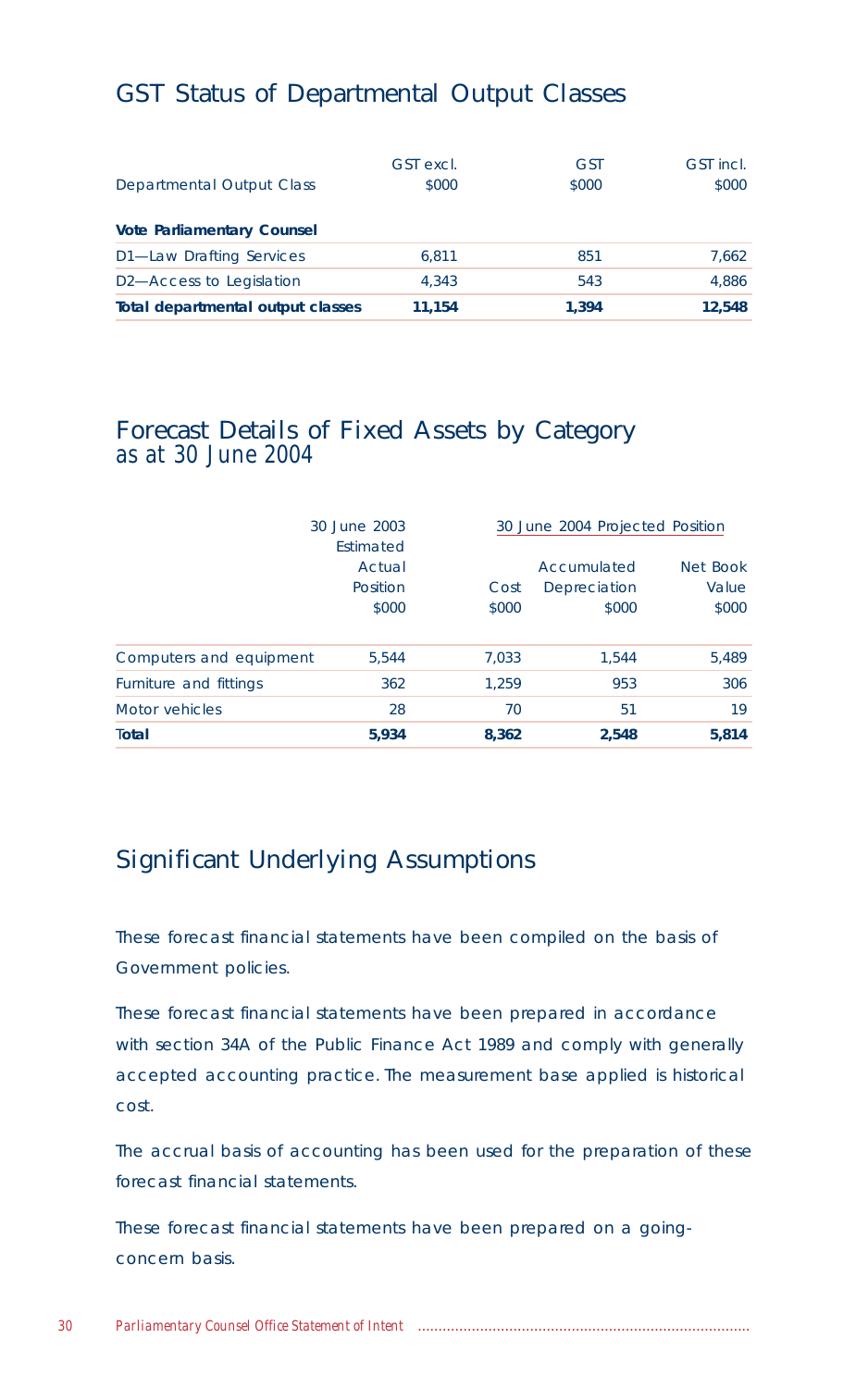#### **Reporting entity**

The PCO is a government department as defined by section 2 of the Public Finance Act 1989.

#### **Accounting policies**

The following particular accounting policies that materially affect the measurement of financial results and the financial position have been applied.

#### **Budget figures**

The Budget figures are those presented in the Budget Night Estimates (Main Estimates) and those amended by the Supplementary Estimates.

## **Revenue**

The PCO derives revenue through the provision of outputs to the Crown and for services to third parties. Such revenue is recognised when earned and is reported in the financial period to which it relates.

#### **Cost allocation**

The PCO has derived the costs of outputs using a cost allocation system outlined below.

#### Cost allocation policy

Direct costs are charged directly to significant activities. Indirect costs are charged to significant activities based on cost drivers and related activity usage information.

## Criteria for direct and indirect costs

'Direct costs' are those costs directly attributed to an output. 'Indirect costs' are those costs that cannot be identified in an economically feasible manner with a specific output.

#### Direct costs assigned to outputs

Direct costs are charged directly to outputs. Depreciation and capital charge are charged on the basis of asset utilisation. Personnel costs are charged by actual time incurred. Property and other premises costs, such as maintenance, are charged on the basis of floor area occupied for the production of each output.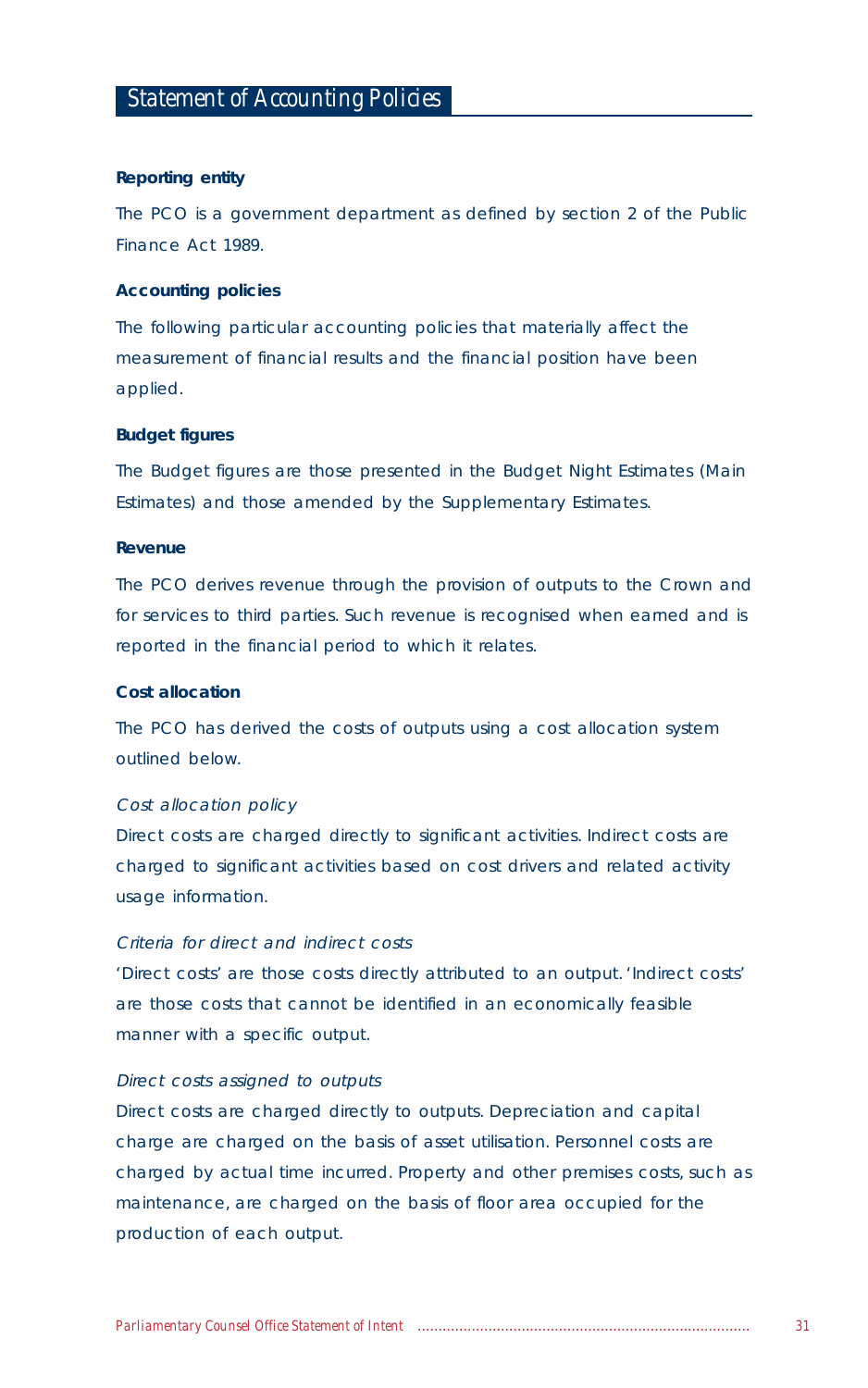Basis for assigning indirect and corporate costs to outputs Indirect costs are assigned to outputs based on a proportion of direct staff costs used for each output.

#### **Debtors and receivables**

Receivables are recorded at estimated realisable value after providing for doubtful debts.

#### **Operating leases**

Leases where the lessor effectively retains substantially all the risks and benefits of ownership of the leased items are classified as operating leases. Payments under these leases are charged as expenses in the periods in which they are incurred.

## **Fixed assets**

The initial cost of a fixed asset is the value of the consideration given to acquire or create the asset and any directly attributable costs of bringing the asset to working condition for its intended use.

All fixed assets costing more than \$1,000 are capitalised and recorded at historical cost.

#### **Depreciation**

Depreciation of fixed assets is provided on a straight line basis, other than assets under construction, so as to allocate the cost of assets, less any estimated residual value, over their useful lives. The estimated economic useful lives are—

| Motor vehicles        | 3 years  | 33% (residual value 40%) |
|-----------------------|----------|--------------------------|
| Office furniture      | 5 years  | 20%                      |
| Computing equipment   | 3 years  | 33%                      |
| Office equipment      | 5 years  | 20%                      |
| Fixtures and fittings | 6 years  | 16.67%                   |
| <b>PAL</b> software   | 7 years  | 14.29%                   |
| <b>PAL Project</b>    | 20 years | 5%                       |

The cost of leasehold improvements is capitalised and depreciated over the unexpired period of the lease or the estimated remaining useful lives of the improvements, whichever is shorter. Items under construction are not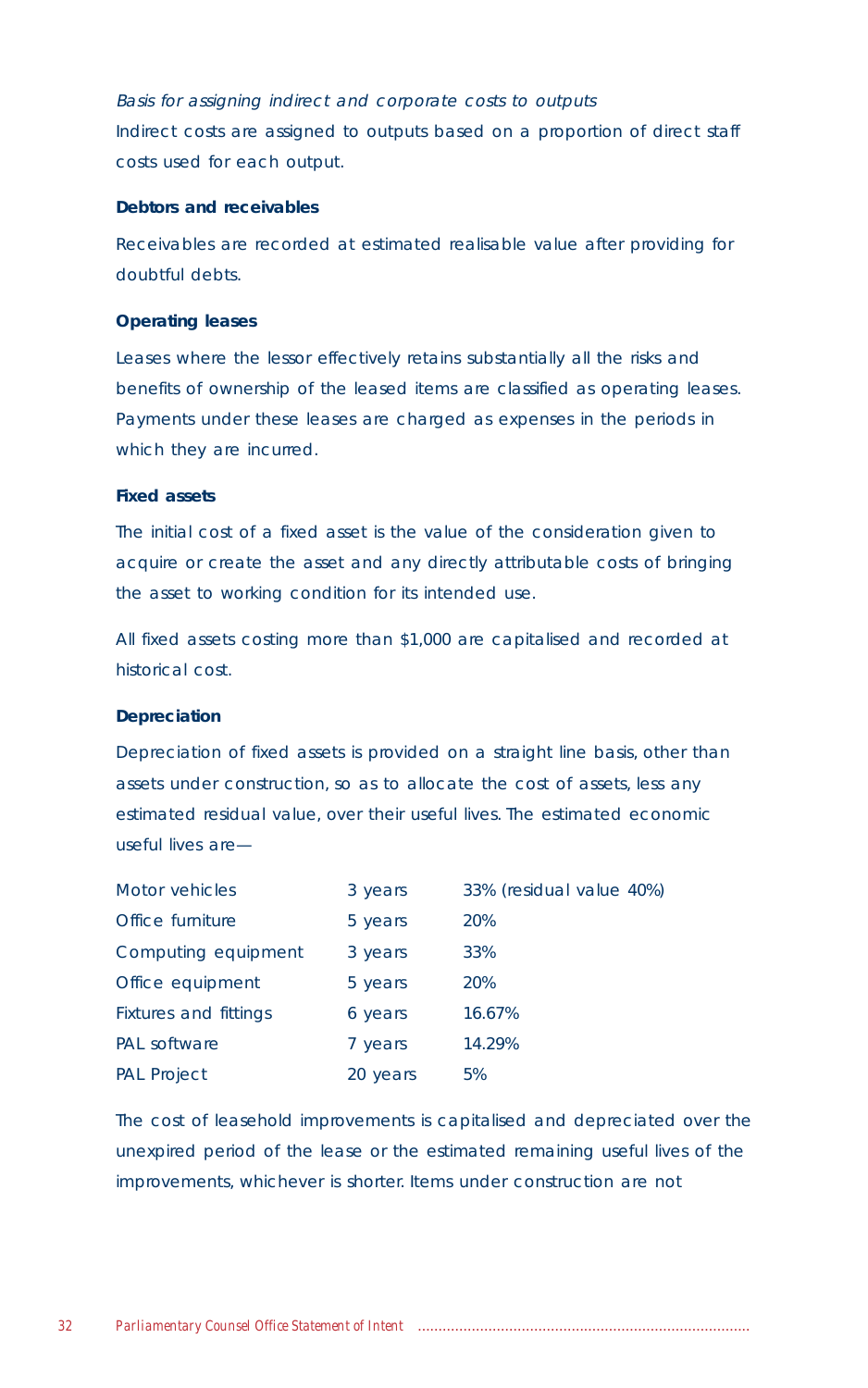depreciated. The total cost of a capital project is transferred to the appropriate asset class on its completion and then depreciated.

#### **Employee entitlements**

Provision is made in respect of the PCO liability for annual leave, long service leave, and retirement leave. Annual leave has been calculated on an actual entitlement basis at current rates of pay, while the other provisions have been calculated on an actuarial basis based on the present value of expected future entitlements.

### **Statement of cash flows**

Cash means cash balances on hand and held in bank accounts.

Operating activities include cash received from all income sources of the PCO and record the cash payments made for the supply of goods and services.

Investing activities are those activities relating to the acquisition and disposal of non-current assets.

Financing activities comprise capital injections by, or repayment of capital to, the Crown.

#### **Foreign currency**

Foreign currency transactions are converted at the New Zealand dollar exchange rate at the date of the transaction.

## **Financial instruments**

The PCO is party to financial instruments as part of its normal operations. These financial instruments include bank accounts, short-term deposits, debtors, and creditors. All financial instruments are recognised in the Statement of Financial Position, and all revenues and expenses in relation to financial instruments are recognised in the Statement of Financial Performance. Except for those items covered by a separate accounting policy, all financial instruments are shown at their estimated fair value.

## **Goods and Services Tax (GST)**

Figures in the Statement of Intent are exclusive of GST, except for the GST inclusive figures in the statement showing the GST status of each class of outputs.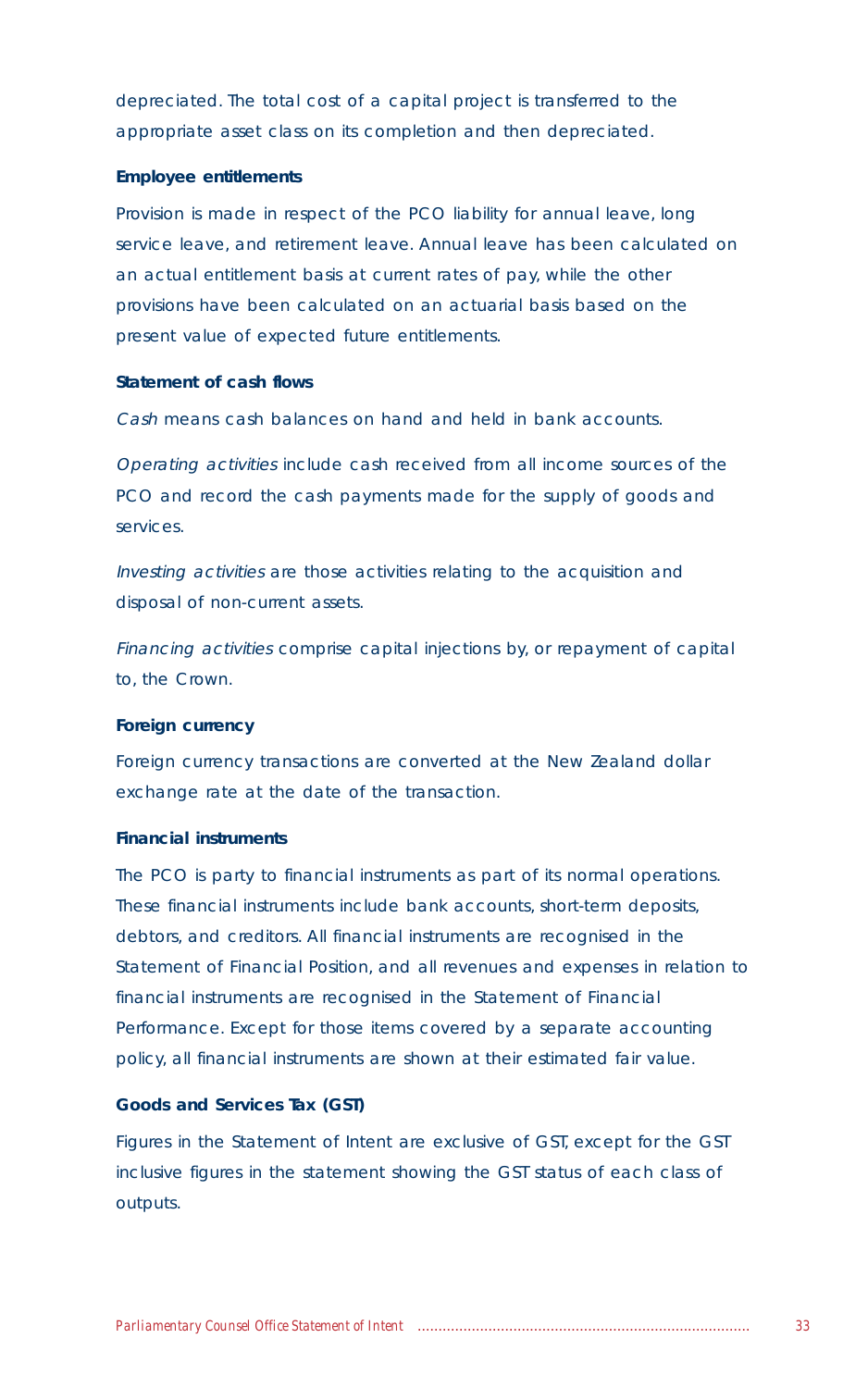## **Taxation**

Government departments are exempt from the payment of income tax in terms of the Income Tax Act 1994. Accordingly, no charge for income tax has been provided for.

## **Taxpayers' funds**

This is the Crown's net investment in the PCO.

## **Changes in accounting policies**

There have been no changes in accounting policies, including cost allocation accounting policies, since the date of the last audited financial statements.

All policies have been applied on a basis consistent with other years.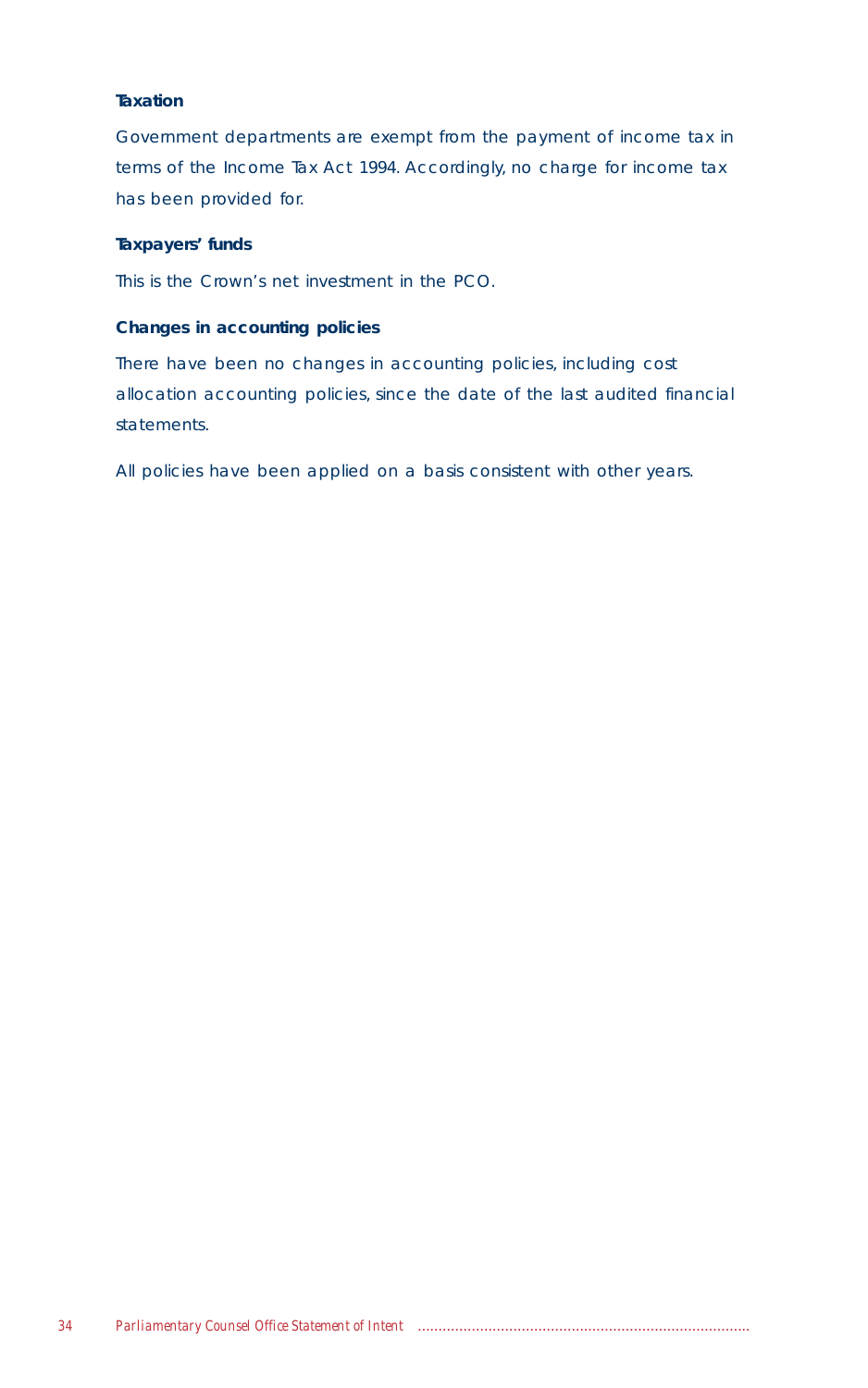## **Mission Statement**

The Parliamentary Counsel Office aims to—

- provide high quality legislative drafting services and advice in a professional, impartial, and responsive manner
- ensure, so far as it can, that New Zealand legislation is based on sound legal principles
- ensure that New Zealand legislation is readily accessible.

## **Vision Statement**

A Parliamentary Counsel Office committed to the following objectives:

To improve access to legislation by ensuring—

- that legislation is drafted as clearly and simply as possible
- the timely and high quality publication of legislation
- the timely and high quality compilation of legislation.

To improve the delivery of services to Ministers, government departments, select committees of Parliament, and the Office's other clients by—

- liaising with clients
- keeping clients well-informed
- reviewing and improving the systems used to deliver those services.

To establish and maintain a reputation, among the Government, the Parliament, the Courts, and the wider public, for—

- providing high quality legislative drafting services and advice in a professional, impartial, and responsive manner
- ensuring, so far as it can, that New Zealand legislation is based on sound legal principles
- ensuring that New Zealand legislation is readily accessible.

To undertake the continuous, systematic review and improvement of management systems, information systems, work practices, and use of resources.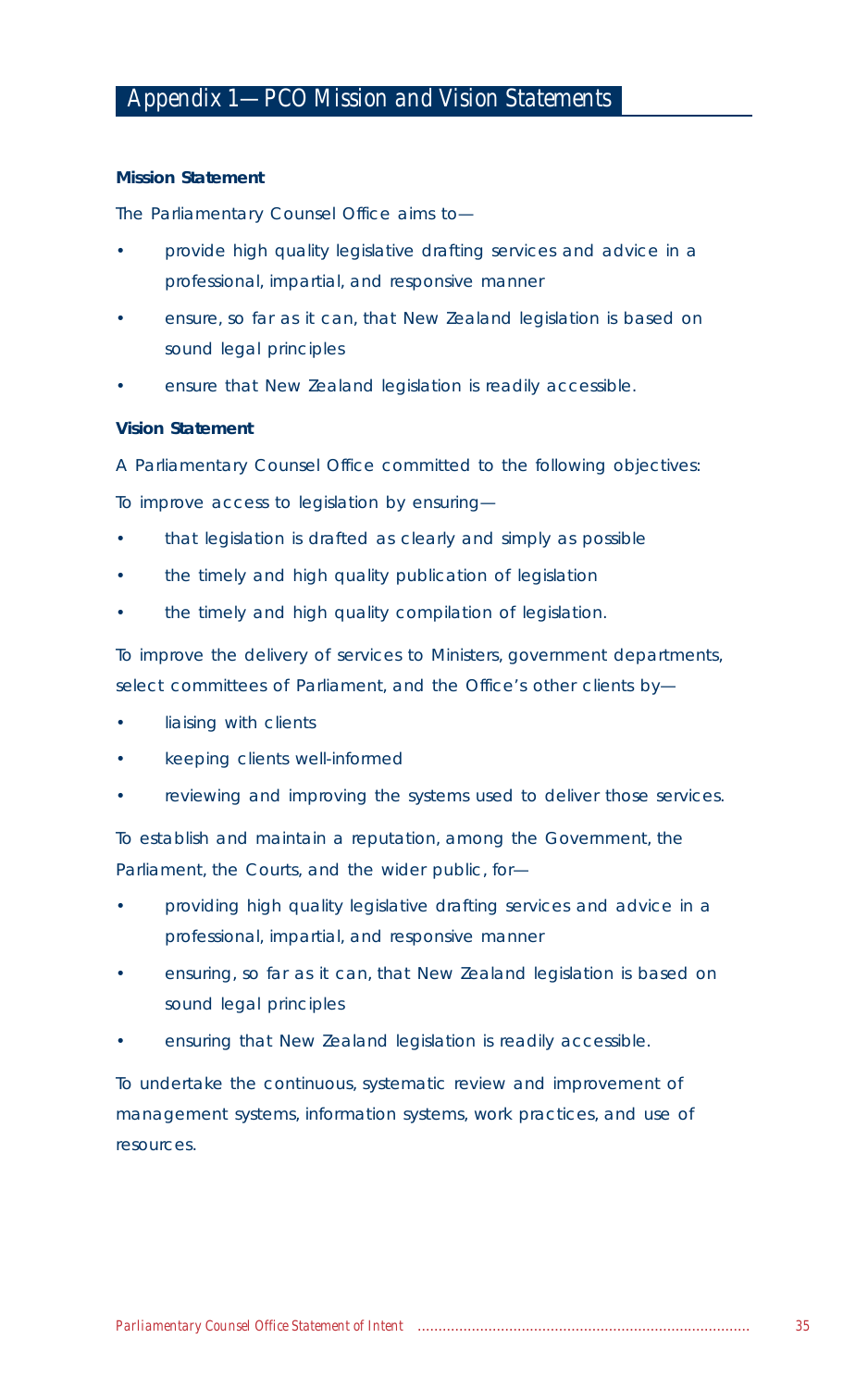To promote a collegial approach to the work of the Office.

To promote—

- communication among the staff of the Office
- a high level of consultation with staff
- participation by staff in decision-making.

To establish and maintain a supportive working environment that—

- ensures the recruitment of persons best qualified and able to contribute to the achievement of the Office's mission
- provides proper training to staff
- promotes the professional development of staff
- encourages staff to perform to the highest levels of their ability
- recognises the contributions of staff by principled and fair performance assessment.